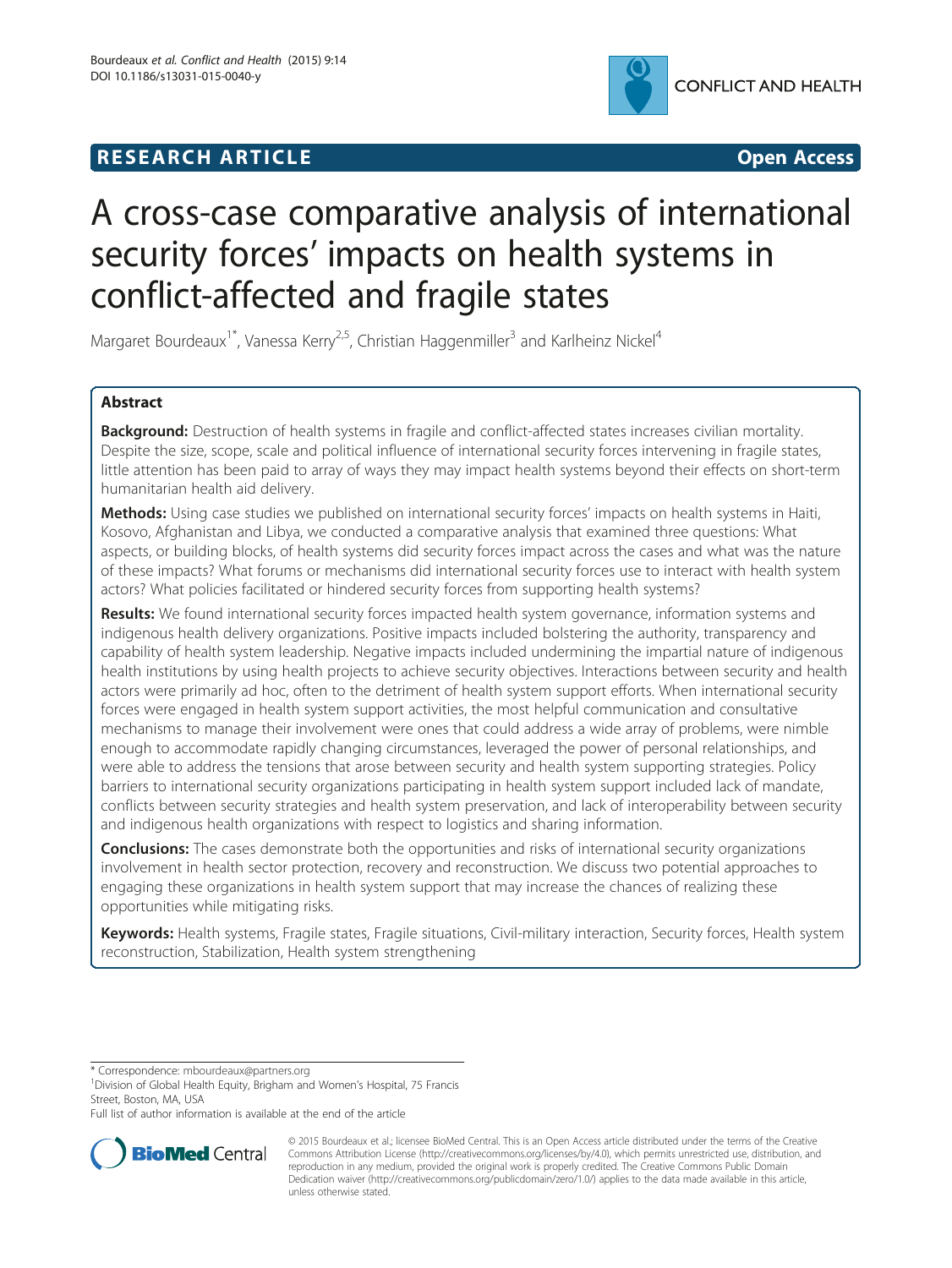#### Background

Armed conflict in fragile states erodes health systems, where health systems are defined as the organized network of institutions, resources and people that deliver health care to populations. Research shows destruction of these health systems, or sectors, is a primary reason for persistently high mortality and morbidity in conflictaffected and fragile states (CAFS) for years after hostilities cease [\[1](#page-14-0)]. In these absences of robust health systems, international health initiatives also fail to achieve their goals since programs cannot be effectively implemented [[2\]](#page-14-0). The majority of Millennium Development Goals will go unmet in the 35 fragile countries listed by the World Bank [\[3](#page-14-0)].

What can be done to protect and quickly recover health systems in fragile and conflict-affected states? There has been significant debate in the past decade both about conceptualizing and how best to support elements of health systems in CAFS. In 2004, the World Health Organization offered a description of health systems based on six 'building blocks', or inputs. These included governance, finance, health services, information systems, medicines and technologies, and workforce. For outcomes, there is loose consensus that functioning health systems should improve the health of the population, achieve high levels of public satisfaction with services, and protect citizens from social and financial risk [\[4,5](#page-14-0)].

International efforts to support health systems in CAFS are directed toward a variety of these building blocks and outcomes. Initiatives have ranged from creating new health governance and performance assessment strategies [[6,7\]](#page-14-0) to strengthening health finance mechanisms [\[8\]](#page-14-0), resurrecting health workforces, and repairing and reconfiguring health delivery services [\[9](#page-14-0)].

However, a growing body of experience and research notes that groups outside of the health sector significantly shape the political, economic, and security environment in which health sector support takes place [[10\]](#page-14-0). Health system researchers Frenk and Moon [[11](#page-14-0)] note that health sector actors, both domestic and international, often undertake health system interventions isolated from key non-health actors. Writing with respect to global health priorities generally, they remark, "Global health is increasingly the product of cross-sector interdependence—that is, the outcome of policymaking processes across multiple sectors. However, global health actors today are largely unequipped to ensure that health concerns are adequately taken into account in crucial policymaking arenas such as trade, investment, security, the environment, migration, and education."

These issues are particularly acute in fragile state settings where diverse group of international health actors undertake health system interventions in volatile political and economic circumstances. Health system analysts Colombo and Pavignani, of the World Health Organization, underline, "In the political deals between governments, rebels, UN agencies, donors, development banks, private companies and providers, foreign armies, and peacekeepers, important decisions that affect the health sector and shape the decision space of its actors are taken…yet [health sector] policy discussion is often kept within a narrow circle of health professionals who may be remarkably unaware of the influence of political, economic, legal, and administrative determinants on health developments." [\[10](#page-14-0)].

One particular group of non-health actors plays a particularly significant role in fragile states: International security forces (ISFs). ISFs deployed to fragile states with a mandate to protect civilians and promote stability are key actors relevant to shaping the environment in which health sector interventions take place. Yet, to date there is limited systematic work examining the scope of impacts of international security organizations on health sectors. Their broad mandates, vast resources, and breadth of engagement in fragile states, however, raise the possibility they do impact health systems in, as of yet, undocumented ways. This constitutes a problem for actors focused on the health system: with little insight into the ways ISFs might impact health system supporting efforts, they will remain unable to anticipate the negative impacts ISFs might have on the process of health system protection, recovery and reconstruction; conversely they will remain unable to leverage the resources and assets ISFs might lend to health system support, or evaluate the risks inherent in utilizing these resources.

#### International security forces and health

Discussions about the role of ISFs in health largely focus on the robust debates about ISFs directly providing short term health services in order to achieve a tactical military objective, like currying the favor of a particular person or group of people. Concerns about these 'quick impact projects' predominantly regard their subversion of the impartiality of humanitarian health services [[12,13](#page-14-0)]. A number of important guidelines have been developed that aim to constrain these activities and reserve the involvement of militaries in relief efforts for exceptional cases, including the "The Use of Foreign Military and Civil Defense Assets in Disaster Relief (the Oslo Guidelines)" and "Civil-Military Guidelines during Complex Emergencies" [\[14,15\]](#page-14-0). Likewise guidelines relevant to military-humanitarian relations and forums to guide the interactions between militaries and humanitarian organizations have also evolved. For example, the UN Office for the Coordination of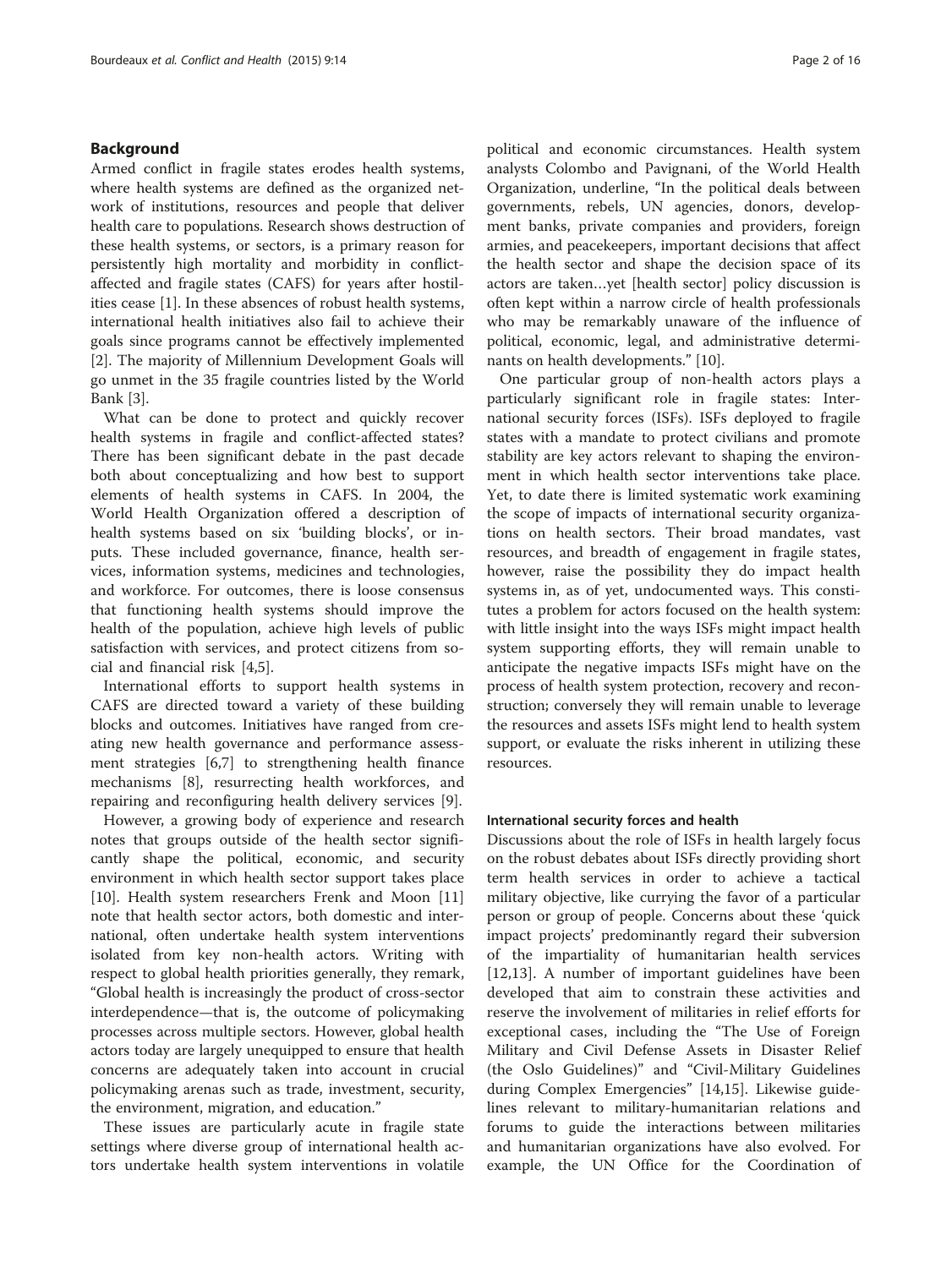Humanitarian Affairs (OCHA) manages some of these interactions, providing training for UN peacekeepers and hosting round tables and conferences specific to regions where these organizations may come into conflict with one another [[16\]](#page-14-0). The UN health cluster system creates an information-sharing forum for the plethora of health organizations providing humanitarian health aid during emergencies and has issued guidelines with respect to working with militaries to delivery humanitarian health aid [[17\]](#page-14-0). Further, various ISFs and health NGOs have variations of 'civil-military' liaisons with a diversity of aims and goals [\[18](#page-14-0)]. These forums and mechanisms represent a huge step forward in clarifying roles and relationships when addressing emergency humanitarian health needs of people in fragile settings. However, because they are framed in terms of humanitarian health aid delivery, their application to issues of health sector protection, recovery and reconstruction is limited. Several papers including the Humanitarian Policy Group at the Overseas Development Institute, Trends and challenges in humanitarian civil-military coordination" [[18](#page-14-0)] and the Inter-Agency Standing Committee's Civil-Military Relationship in Complex-Emergencies" provide in-depth reviews of these debates [[19\]](#page-14-0).

However, while important and related, these discussions of ISFs' role in providing short-term humanitarian health care services and their relationship to humanitarian organizations are insufficient. The size, scope, scale and political influence of many ISFs suggests their impact on health systems run deeper than just the effects on short-term humanitarian health aid. There is an array of ways ISFs may influence health systems overall which need to be understood.

Second, an exclusive focus on military involvement in humanitarian aid delivery signals that humanitarian aid is the only health related issue relevant to the security community in CAFS. Since ISFs can never, by definition, be humanitarian actors on account of their lack of neutrality and independence from governments, their role in humanitarian aid delivery should be limited if not absent. As a consequence, security organizations receive the message that there is very little need to consider how they impact health systems beyond adhering to the Geneva Conventions' rules on avoidance of targeting health infrastructure and personnel and honoring guidelines limiting their participation in humanitarian aid delivery [[20](#page-14-0)].

The purpose of this paper, then, is to describe the breadth of impacts ISFs have on health systems in the complex environment of CAFS and to explore, in instances where ISFs did impact health systems, the forums, mechanisms, and policies that influenced their interactions with health system actors. To achieve this, the paper provides a cross case comparative analysis of four cases in a diverse set of fragile state contexts to document and analyze:

- the array of instances when ISFs impacted one or more of the six WHO building blocks of fragile states' health systems
- the forums, or mechanisms by which ISFs interact with health sector actors during this process, and
- the policies that facilitate or hinder ISF support of health system building blocks in CAFS.

#### **Methods**

Our goal was to identify the common patterns by which ISFs impact health sector building blocks, engage with health sector actors, and identify policies that constrain or facilitate their engagement so that health sector actors can predict how ISFs may behave in future fragile state contexts. One method by which to generate predictive findings is by using a comparative method called the 'most different' approach [[21](#page-14-0)] or 'the method of agreement' [[22\]](#page-14-0). Here the strategy is to compare cases where all major elements differ except for the phenomena in question. The power of this approach lies in forcing researchers to confront "such a broad range of cases that they must distill out of that diversity a set of common elements that prove to have great explanatory power" [[23\]](#page-14-0).

We chose to compare cases that differed, notably by geography, reason for international intervention, type and size of ISF, and timeframe of ISF involvement, so we could see how ISFs consistently impacted health sectors, engaged with health sector actors, and were constrained by policies, despite these variations. We describe how we conducted the individual cases below and follow it with a description of the methods for the comparative analysis.

#### Conducting the case studies

We conducted a series of four case studies in Haiti [\[24](#page-14-0)], Kosovo [[25\]](#page-14-0), Afghanistan [\[26\]](#page-14-0) and Libya [[27\]](#page-14-0). The purpose of these cases was to identify and describe in detail major examples of ISF interactions with health systems in fragile state contexts, the forums or mechanisms by which they interacted with health system actors, and the policies that facilitated or hindered these interactions, as perceived by participants in the case studies.

The cases were conducted, analyzed and published between September 2011-December 2013. Three criteria were established for case country selection. First, all case countries were defined as fragile situations by the World Bank [[3](#page-14-0)]. Second, in each case a human security crisis, such as natural disaster, ethnic conflict, intra- or interstate conflict, or insurgency, threatened the health system and further, there was a global crisis response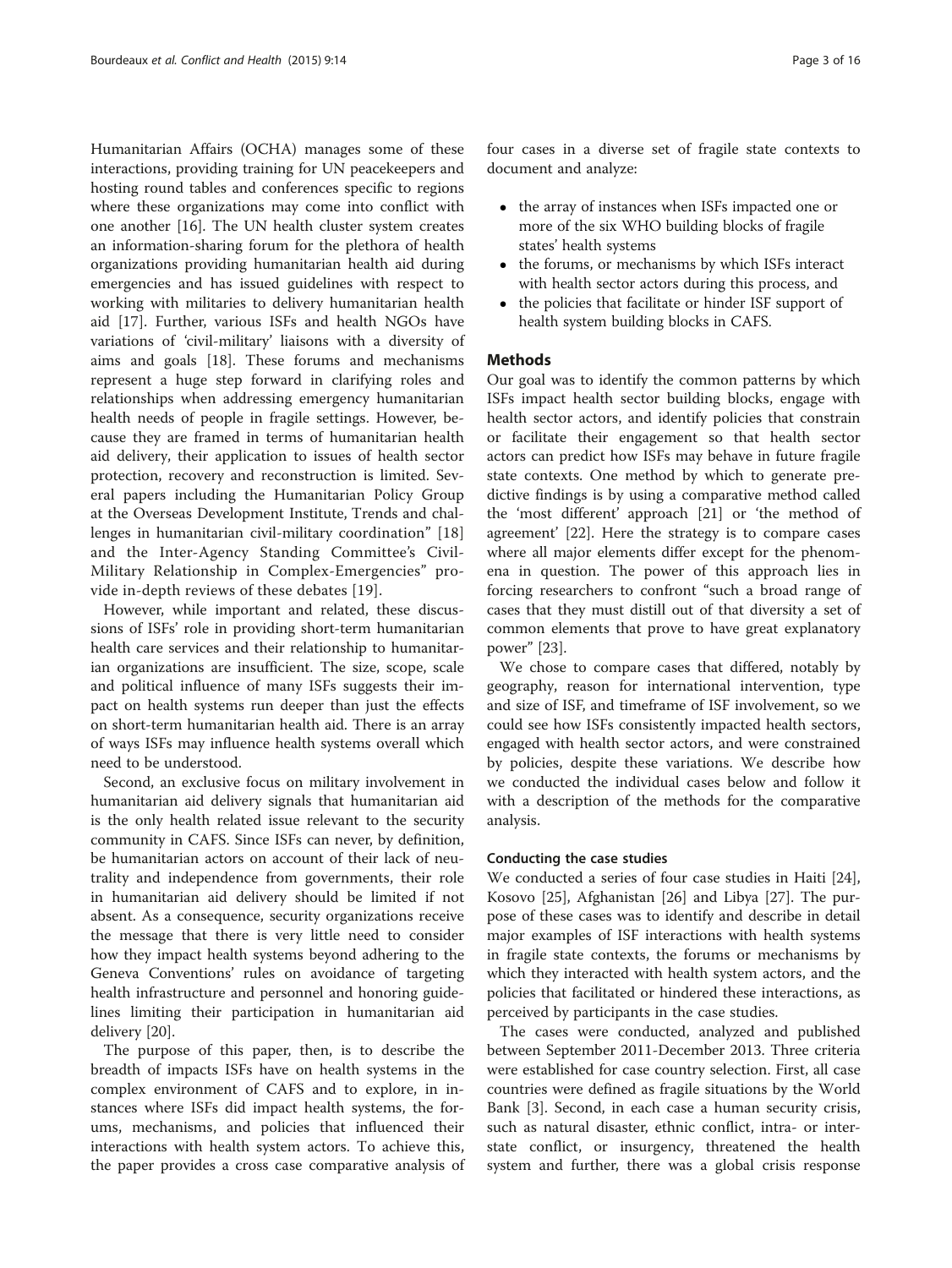directed towards supporting the health system. Third, a multinational security force with a peace keeping, peace building, or stabilization mandate was present. We chose the resulting cases to represent a broad range of circumstances so findings would be applicable to a variety of contexts.

We defined 'international security force' as an institution that carried an internationally sanctioned mandate to use force to restore public order and maintain or enforce peace. This included militaries, military coalitions, police, intelligence agencies, peacekeeping, and peace enforcement missions and encompassed their political leadership bodies. It also included 'rule of law' missions, such as those conducted by the European Union, where the mission has the power to investigate, arrest, prosecute and imprison citizens of a fragile state. Of note, we did not interview indigenous security forces or nonstate armed groups. These actors undoubtedly impact health systems, but their interactions with the health sector and the policy prescriptions that may change their behavior were beyond the scope of the case studies.

We chose this expansive definition of ISF for two reasons, one practical and one aspirational. Practically ISF composition in fragile settings varies across cases. For example, in some cases foreign militaries run anticorruption initiatives or take on a policing role. In other cases foreign civilian organizations play these roles [\[28](#page-14-0)]. We wanted our findings to apply to this wide array of organizations involved in the security sector that may possess different titles but fulfill similar functions.

Secondly, a large number of both health and security organizations and the fractured arrays of lines of leadership, guidance messages, mandates, goals and strategies undermine efforts at maintaining focus on a common goal of supporting indigenous institutions in fragile states. In our attempt to generate findings applicable to all international organizations involved in the security sector, we hope to lend coherence and consistency to the process of health system support on the part of security actors. This speaks to our aspiration for security organizations and their political leadership to internalize the World Health Organization's message that health systems are indeed 'everybody's business' [\[4](#page-14-0)].

For the purposes of devising an investigative plan, we used the six World Health Organization (WHO) building blocks of health systems as a template for investigation, exploring how each building block was affected by a crisis in each case. We examined three distinct time points of the crisis including: a) immediately prior to ISF intervention, b) during intervention, c) and, if applicable, after intervention until the present day.

We first conducted literature reviews and background interviews with respect to each building block of the

country's health system and with respect to the international security forces present. We reviewed scholarly articles, public reports, organization documents, lecture and newspaper articles about each country's health system and how crisis affected it. We also reviewed organizational documents pertinent to guidelines governing civilianmilitary interaction, mandates of security organizations with respect to delivery of health care, protecting instruments of government and civilian protection.

We identified key informants during this process including indigenous health sector leadership, indigenous civilian emergency workers, health NGO leaders, donors engaged in health system support, military members acting as liaisons with civilian health groups, and leaders of UN, NATO, or and individual country's security mission. We also used these reviews to triangulate information later gleaned from interviews.

Next, we conducted semi-structured interviews. Key informants were invited to participate via email. We obtained verbal informed consent before commencing interviews, including an explanation that information gleaned from interviews was not for attribution. Interviews were semi-structured around the themes of the WHO building blocks and tailored to the interviewees' background and known involvement in the health sector. Each interview probed for instances of interactions between ISFs and health system building blocks.

Other key informants were identified through the process of "snow ball" interviewing whereby interviewees identify others who are relevant to the subject at hand. Those people were in turn invited to interview, with the process continuing until the point of repetition when only informants who had already been identified were mentioned.

These interviews were conducted in the field in both Haiti and Kosovo. Because of security concerns, fieldwork was not possible in Afghanistan and Libya, although several primary research team members had deployed to Afghanistan multiple times. Every effort was made to interview key informants in person when they traveled outside of the country. When this was not possible, interviews were conducted by phone.

During these interviews, we flagged any mention of ISF involvement in any of the health system, and coded them by building block. After reviewing the interview transcripts, the research team discussed and mutually agreed upon what the major examples of ISF engagement or impact on the health system were in each case. We then generated an investigative plan to explore these examples, with the goal of writing a 'narrative' detailing the example in-depth.

The investigative plans for each narrative included again literature reviews and key informant interviews. Two sets of questions were the focus of each narrative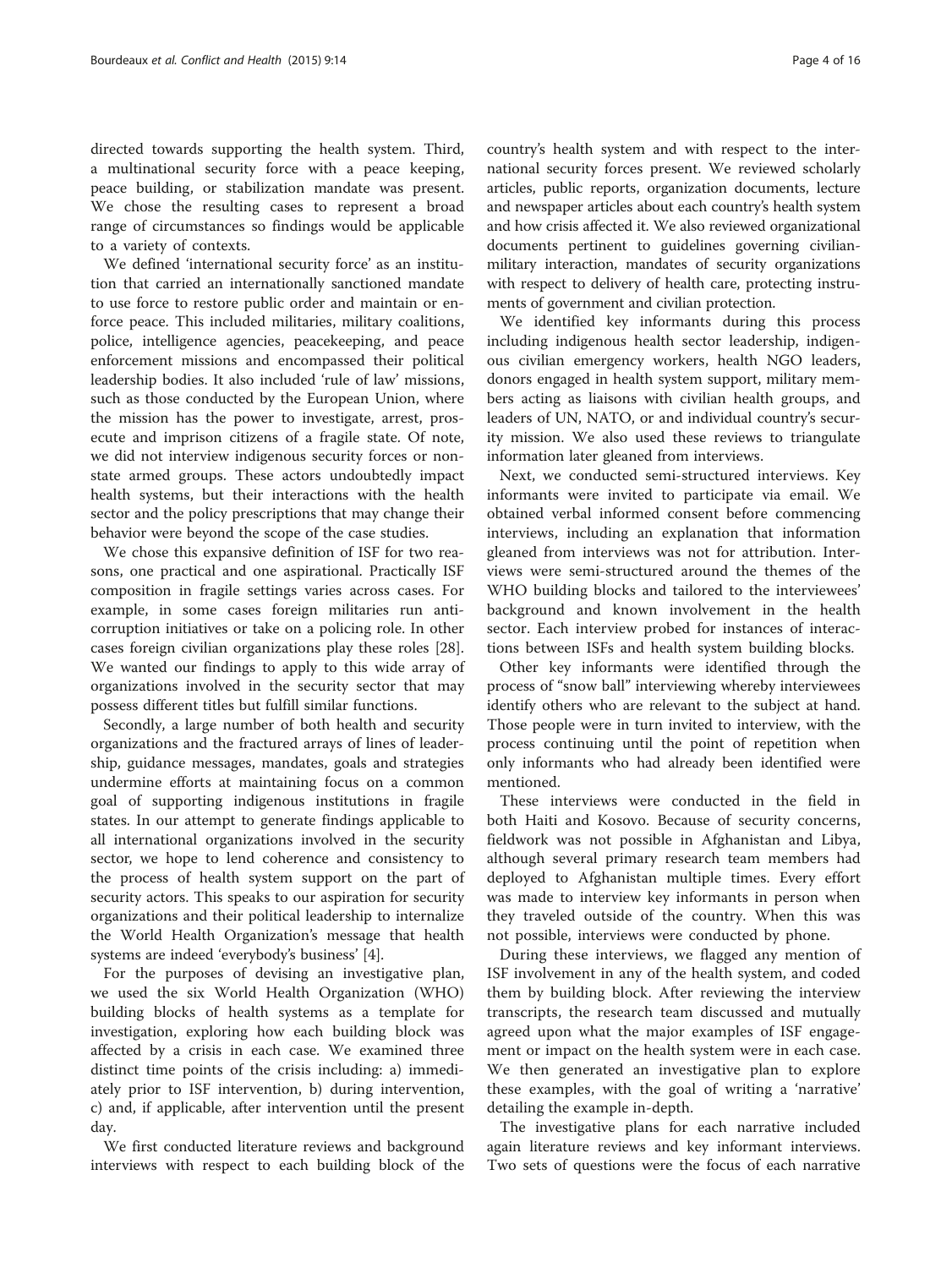investigation. The first set addressed the type and nature of ISF involvement in the health sector: what building block(s) did the ISF impact? In the view of participants, was this involvement helpful, harmful, mixed, or irrelevant? In the participants view, were there 'missed opportunities' when ISFs did not deploy capabilities that could be valuable to supporting health systems? The second addressed interactions with health sector actors and policies that influenced those interactions: What were the forums and mechanisms by which security actors interacted with health sector actors, if any? Were they formal or informal? How were roles negotiated? Did they rely on any policy guidance when planning their interventions? How did these interventions relate to the ISF's organization mandate and internal policies? In the interviewee's view, did these mandates and policies help to define the ISF's role and did they facilitate positive ISF impacts on the health system?

We generated case reports by first summarizing the health system of the case country, the international intervention in the country's health system, and the types and mandates of international security actors in the case. The narratives, 2-3 per case, comprised the second half of the case study reports.

#### Conducting the cross case analysis

We carried out the cross-case analysis by reading and re-reading the four compiled case studies, eleven included narratives, and the original case study interview transcripts [\[29\]](#page-14-0). The analytic process was similar to the individual case analysis in that data from these sources were again grouped according to:

- How and which building blocks of the health system did ISFs repeatedly engage or impact? In the view of participants what was the effect of this impact on health system outcomes?
- What forums or mechanisms did ISFs utilize to interact with health sector actors?
- What were the policy issues that facilitated or hindered ISF contributions to health system protection, recovery or reconstruction?

Common themes with respect to these questions were identified and discussed among the team. Team consensus about the answers to the above questions was achieved through repeated discussion and reviewing of the primary data.

# Results

We first summarize the four case studies and then, drawing on examples from the cases, answer the three primary questions of the cross case analysis.

#### Case summaries

Haiti: The Haitian case study examined the role of ISFs, including the US military, UN Peacekeepers, and other bilateral foreign militaries engaged with Haiti's health system after the 2010 earthquake. The case contained three narratives. The first examined the US military's involvement in reestablishing the health system's medical supply networks and health infrastructure. How this impacted the authority and legitimacy of indigenous health sector leaders was examined. The second explored the use of bilateral militaries deployment of tertiary care facilities. While these facilities were not aimed at health system support, the narrative considered how such resources could bolster indigenous health service delivery organization capacity in similar scenarios. The third narrative discussed how cholera, introduced to Haiti accidentally by UN peacekeeping forces, impacted the fragile health system. We discussed how such instances might be prevented in future operations and explored how security organizations possessing surveillance, engineering, and logistics resources, could potentially mitigate the impact of similar public health threats [[24\]](#page-14-0).

Coordination mechanisms to incorporate security organizations' contributions relied heavily on personal relationships. Formal coordination forums did emerge but only after the establishment of trust between individual security and health actors. When security and health system actors did tackle a joint problem, the lack of interoperability in communication and logistics systems reduced their effectiveness. Overarching policy issues included the mandates of security organizations, which focused on providing emergency relief but not protecting and bolstering indigenous health, food and water systems [\[24](#page-14-0)].

Kosovo: Kosovo's case focused on NATO's intervention in Kosovo during the 1999 war through the present day, and the civilian European Rule of Law mission, EULEX, which strives to reduce high-level corruption in Kosovo's post-war government. The first narrative discussed strategies for international rule of law missions to prevent health sector corruption from taking root in similar missions. The second narrative looked at the need for robust epidemiologic surveillance systems in fragile states and examined how NATO's new epidemiologic surveillance system that detects epidemics among troops might also feed into the World Health Organizations' emerging disease surveillance system, EWARN. The third narrative told the story of NATO's response to its discovery of lead contamination in Northern Kosovo. The health, economic, and political opportunities and challenges involved in NATO detecting this public health threat were explored [[25\]](#page-14-0).

Coordination strategies between health and security actors remain largely ad hoc and underutilized according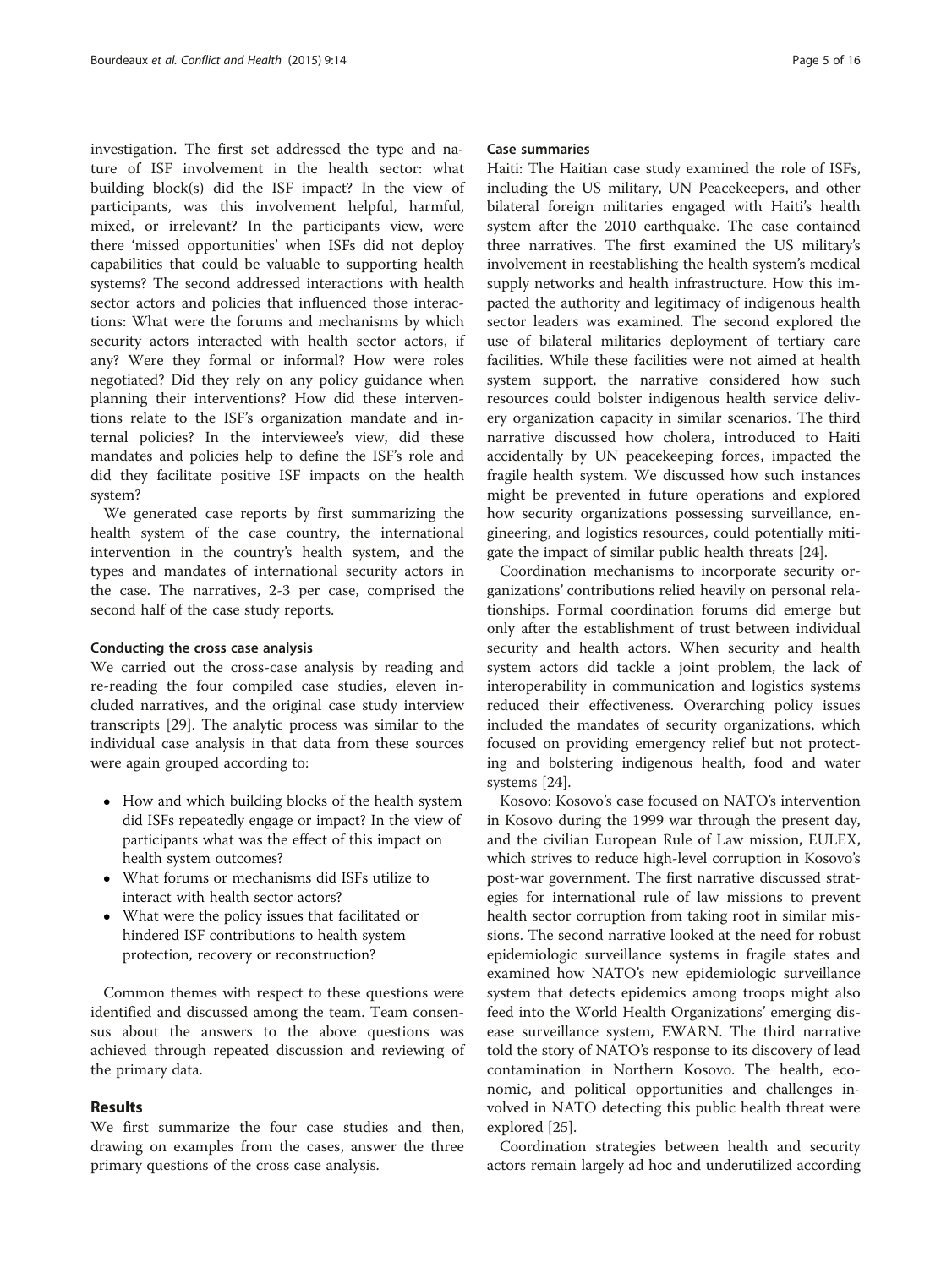to study participants. While many health actors were open to engaging the security community in health system support issues, it was unclear who to speak with or how to work with these organizations. Policy issues again included the mandates and scope of work of security organizations as well as the low political value placed on health system improvement and reform [[25](#page-14-0)].

Afghanistan: The Afghanistan case examined the role of the US military, NATO forces, and the UN peacekeeping mission in Afghanistan's newly minted health sector. One narrative explored the scale and scope of NATO's program to create a health system for Afghanistan's military and security personnel and discussed how this effort impacted the health system overall. Foreign militaries impact on the Afghan Ministry of Health's participation in the Global Polio Eradication Campaign served as the focus of the second narrative. The narrative detailed how NATO coalition forces arrived at a 'passive support' strategy of the polio campaign in an effort to lessen their political impact on the Ministry of Health. The third and final narrative examined ISFs' negative impacts on health delivery and governance through health-related counterinsurgency projects. It examined the tensions between, as well as the opportunities to reconcile the goals of counterinsurgency and health system strengthening [\[26](#page-14-0)].

A plethora of coordinating bodies and mechanisms arose over the past decade of conflict in Afghanistan. Interestingly, most of them took years to materialize. The issues covered in the narratives were rarely informed by early coordination with health sector actors. Those that were utilized were often stymied by high staff turnover on the part of security and health organization personnel. The policy issues that loomed large in Afghanistan where ISFs' use of highly controversial health 'hearts and minds' operations sowed distrust and anger on the part of health sector actors who saw this strategy as undermining the impartiality of indigenous health care institutions and turning seeking of health care services into a political act on the part of civilians [\[26](#page-14-0)].

Libya: The Libya Case focused on NATO's civilian protection mission in Libya in 2012. Two issues were explored in the case body and through two narratives. The first was NATO and OCHA's use of new strategies for protecting health system infrastructure and workforce. The narrative investigated how ISFs can best gain awareness of health system threats and communicate with health system actors using these new approaches. The second narrative focused on Libya's program to care for its war wounded by sending them abroad for care. The program, riddled with fraud, drained the Ministry of Health budget and weakened the new government of Libya. The narrative noted how ISFs can potentially play a helpful role in supporting

essential care for the war wounded in fragile states and thus improve the capacity and functioning of indigenous health service organizations [\[27\]](#page-14-0).

Coordination issues were the focus of the first narrative regarding how new forums and information platforms could be utilized to improve situational awareness of the health sector. Policy issues included NATO's lack of mandate to participate in institution recovery or rebuilding after the cessation of hostilities, even though they may have improved health sector reconstruction in retrospect [[27\]](#page-14-0).

# What health system building blocks were impacted by ISFs in the cases?

ISF impacts' on the cases' health systems fall into three 'building block' groups: health sector governance, health information systems and indigenous health services.

#### Health sector governance

ISFs impacted health system governance in two respects. First ISFs created parallel health systems or sub-systems that circumscribed the resources and power of the state's health system leadership. Second, they performed regulatory functions for health systems.

Foreign militaries established parallel health systems or sub-systems in Afghanistan, Kosovo and Haiti. This process was most extensive in Afghanistan, where donor government militaries invested heavily in a completely separate health system for Afghanistan's military and police [\[26](#page-14-0)]. The impetus was in response to the attrition rate of the Afghan forces from illness which was more than 18 times than from battlefield injury [\[30\]](#page-14-0); thus efforts to build an Afghan security force hinged on improving the health of personnel. In response, ISFs created dozens of health facilities and developed medical training programs with the goal of providing healthcare to over 1 million beneficiaries. As a result, different government departments—the Ministry of Health and the Ministry of Defense—housed the civilian and military health systems, both competing for donor funds and health workers [\[26\]](#page-14-0). Likewise, in Kosovo and Haiti, foreign militaries financed the health systems' disaster and public health emergency response capabilities [\[25,31,32](#page-14-0)]. These programs also lived outside the Ministries of Health, and according to case study participants, required the health ministries to have to negotiate with other government officials to leverage necessary resources to respond to public health threats. In Haiti in particular, the practice of housing assets outside the Ministry of Health's control rendered it unable to respond to public health emergencies [\[33](#page-14-0)]. Moreover, since security organizations harbored considerable logistics capabilities—transport, communications, and security—sometimes health officials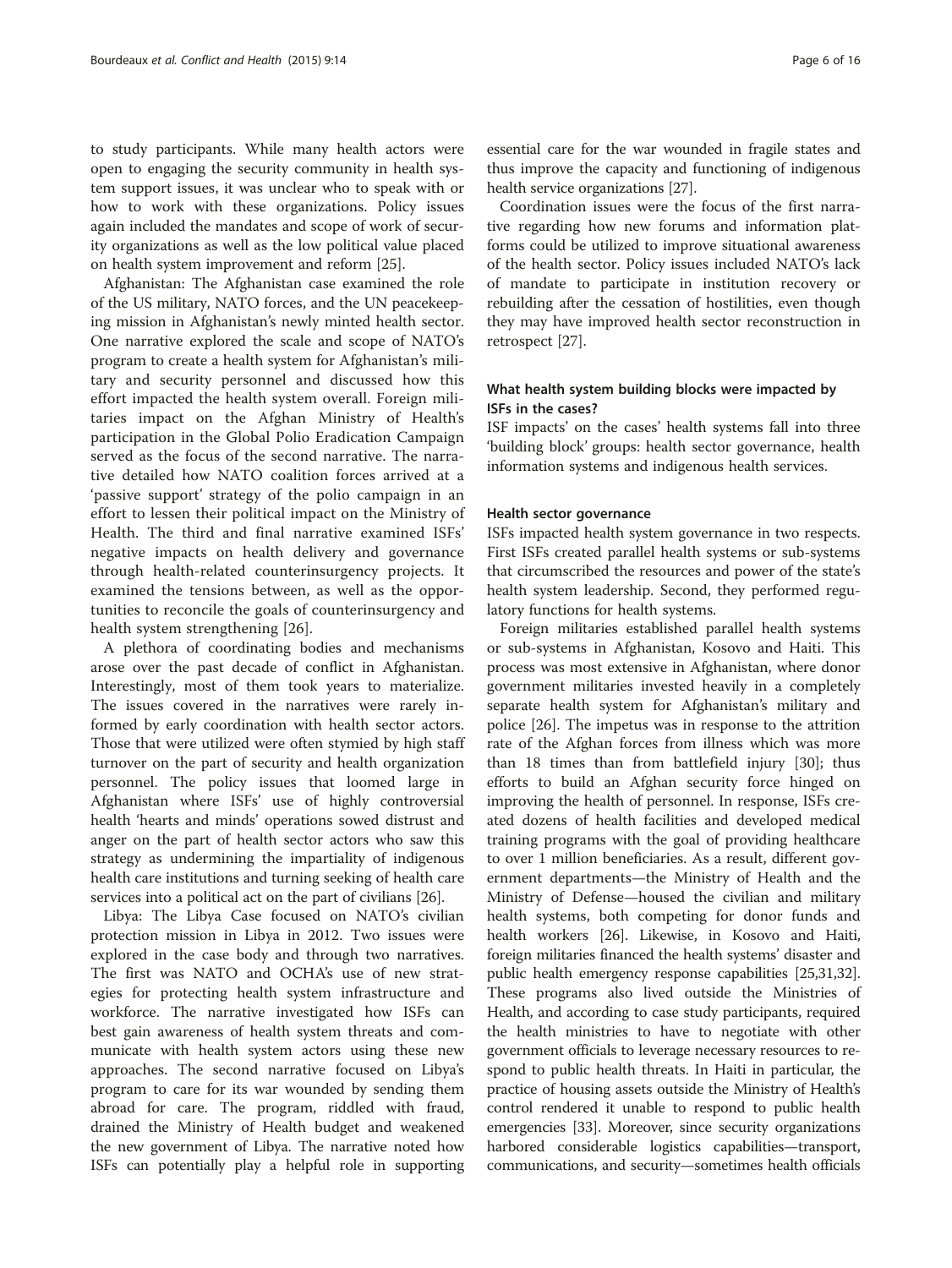negotiated directly with security actors to acquire the assets necessary to manage a public health crisis [[24](#page-14-0)].

In the cases, ISFs also were involved in regulatory functions of the health system. At times, they enforced the laws of the health system and/or bolstered the authority and accountability of its leadership. Notably, ISFs fielded anti-corruption campaigns in both Kosovo and Afghanistan [\[25,26\]](#page-14-0). These initiatives addressed instances of widespread health system procurement fraud and involved the arrest of high-level ministry officials [[30,34\]](#page-14-0). In Afghanistan, Haiti and Kosovo, ISFs bolstered and extended the authority of health leadership. For example, in Haiti, health officials requested US military personnel to confront foreign aid workers not following the ministry's policies [[24](#page-14-0)]. In Afghanistan, when coalition forces initially provided health care to civilians, evidence mounted that this undermined the competence and capability of the Ministry of Health in the eyes of some populations, who perceived their own government to be unable to delivery essential services. Because of these findings, coalition forces developed alternative programs to implement the Ministry of Health's national health agenda in remote and insecure districts with the hope it reversed these unintended consequences [\[35](#page-14-0)]. In Kosovo, health officials worked to gain the backing of ISF leadership so as to advance the Ministry's health reform laws. One Kosovar ministry official explained that security forces carried enough authority to be able to put health issues on the government's agenda. "If only one representative from NATO would come with me to our intergovernmental meetings to put [health reform] on the national agenda that would be enough to make progress [in advancing the health reform law]" [\[25](#page-14-0)].

#### Health information systems

The WHO guide "Analyzing Disrupted Health Sectors" notes, "the strongest indicator of crisis is lack of data" [[10\]](#page-14-0). This truth is evident throughout each of the four cases. Baseline assessments of health system performance prior to the crisis were absent or inaccessible to both health system leadership and international crisis responders. Even information like the location of basic health infrastructure was absent in some instances [\[36](#page-15-0)]. Situational awareness, or continuous assessment monitoring during a crisis period, was limited because of lack of collective forums to report, find or collate real-time information. Post-crisis health threat surveillance systems did not link to appropriate action plans for detected threats, leading to diffusion of responsibility across response organizations and fragile state governments. For example in one instance in Kosovo, NATO forces alerted UN authorities in 2000 to lead contamination in the Mitrovica region, particularly affecting residents of an internally displaced persons camp in the area. Because it was unclear whose responsibility it was to act on such information, it was not until 2005—five years later—that international organizations undertook efforts to relocate camp residents [[25\]](#page-14-0).

These health information problems hindered security organizations' assistance to health sectors. In Haiti, lack of basic information about the health sector, such as maps of the country or where clinics and hospitals were located, meant military earthquake responders initially did not know where to send medical resources [\[24](#page-14-0)]. Likewise, in Kosovo the chaos of the post-conflict period apparently obscured looting of medical institutions and targeting of health workers until too late for policy makers to direct security forces to protect them [\[37](#page-15-0)].

We found examples throughout the cases of when security organizations both contributed to or missed the opportunity to contribute to health information shortfalls or uptake health sector information when it was available. In Haiti, militaries contributed valuable drone and satellite imagery of the earthquake-affected area that civilian volunteers then used in their remarkable effort to generate detailed maps used by all crisis responders, including militaries [[38\]](#page-15-0). In Kosovo, NATO developed a sophisticated epidemiologic surveillance system that could rapidly detect outbreaks of communicable diseases. This surveillance tool currently is focused exclusively on detecting disease outbreaks among deployed soldiers. If policy barriers regarding sharing of information between security and health actors could be overcome, this epidemiologic surveillance system could be leveraged to detect public health threats to the civilian population as well [[25\]](#page-14-0). In Libya, OCHA worked with volunteer 'crisis mappers' to document population movements and the functional status of health facilities. However, although this information may have been useful to militaries in avoiding harm to people and facilities, they were reluctant to use it because it came from novel and internally unverified sources and methods [\[27\]](#page-14-0).

In Haiti, the UN mission established a sophisticated information gathering operation to detect early signs of civil unrest, monitor crime, and political instability. Public health threats and epidemics, which do inflame local tensions and can stoke civil unrest, were not included in this surveillance operation. However, monitoring critical health data through these operations could help sensitize UN Heads of Mission to the political and societal impacts of public health emergencies, enabling them to better allocate resources to addressing them [[24](#page-14-0)].

#### Indigenous health service delivery

Indigenous health delivery service organizations—those run or managed through the country's health sector were heavily damaged or completely destroyed in every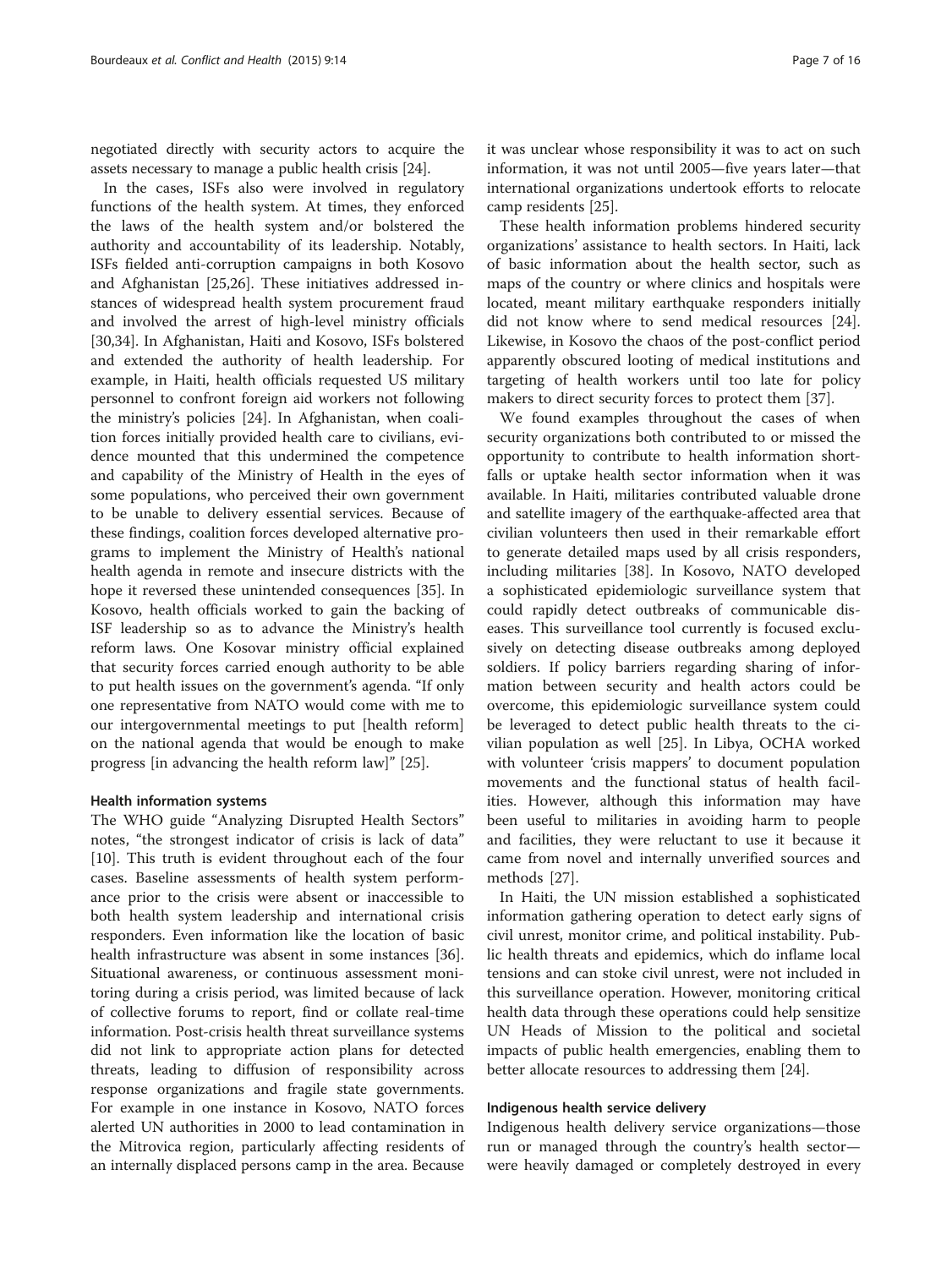case. Of note, we drew a distinction between ISF's influence on humanitarian health aid delivered by humanitarian NGOs and ISF influence on indigenous health care organizations native to the country's health sector. In some cases the lines between these two were blurred as when a particular foreign NGO had been present in a state for so long it might be viewed as native to the health sector. Further, concerns about an ISF's impact on the impartiality of the health sector paralleled similar concerns about ISFs and their impact on humanitarian neutrality, impartiality and independence. Nevertheless, for the purposes of this project we maintained this distinction for conceptual clarity.

Case analysis showed that security organizations had significant impacts on indigenous health care services in four ways.

First, because they are armed, security organizations possess the capability to directly protect or destroy health system service programs and their necessary assets, like buildings and supplies. In Libya, there was an explicit effort by NATO to identify and protect health service organizations and programs. As a result, NATO managed to avoid causing direct damage to indigenous health organization infrastructure [\[27](#page-14-0)]. In Haiti, militaries guarded health care organization infrastructure and helped reestablish medical distribution points for indigenous health care organizations [\[39](#page-15-0)]. In Kosovo, however, NATO and UN peacekeepers were unable to protect Serbian health workers. Seeking refuge in protected enclaves, the vast majority left the Kosovar health system. This contributed to the creation of a parallel health system for Serbian citizens, which persists to this day. Later, however, NATO forces became instrumental in protecting patients and medical supply routes in this parallel system [[37,40\]](#page-15-0). While we did not explicitly investigate nor uncover instances of security forces directly targeting health system assets, the International Red Cross/Red Crescent Society report on Health Care in Danger does document dozens of instances when they have: security forces can pose a direct threat [\[41\]](#page-15-0).

Of note, protection of health service programs may require intentional distance from security actors. In Afghanistan, the visible proximity of NATO troops to the Afghan Ministry of Health's participation in the Global Polio Eradication Campaign (GPEC) was a significant problem. The population assumed GPEC was a formal military run health program and it became a target for Taliban-aligned forces [\[26\]](#page-14-0). After extensive negotiations with the Ministry of Health, NATO adopted a "passive support" policy whereby NATO forces would remain as far away as possible from the campaign while engaged in ceasing hostilities nearby [[42](#page-15-0)].

Second, in every case, militaries and security groups provided direct medical care to civilians. Empowered

by the medical resources necessary to care for their personnel, militaries possessed high value medical assets. These resources were allocated to civilians as well but their relative impact on indigenous health service delivery varied widely across each country. In one important example in Afghanistan, NATO medical forces used medical projects to generate good will toward the coalition forces and to collect human intelligence [\[43](#page-15-0)]. This practice had many negative impacts. It was widely condemned by Afghan officials and international aid workers alike and compromised the impartiality of healthcare [[44](#page-15-0)]. It also undermined the authority of the Afghan Ministry of Public Health by signaling to civilians that health care provision was the domain of foreign militaries and not of their own government. An internal investigation by NATO confirmed the approach's inefficacy and divisiveness, and coalition forces eventually transformed their medical programs to be owned and run by the Afghan Ministry of Public Health [\[43\]](#page-15-0).

In Haiti and Libya the role of direct care delivery on the part of militaries could have bolstered the capacities of indigenous health service organizations according to case study participants. Twenty-six militaries provided health care in Haiti, with three—the US, Canadian, and Israeli—providing tertiary care services [[24,](#page-14-0)[45\]](#page-15-0). The US and Canadian militaries also provided helicopter patient transport services. Although no quantitative data was available from the case to confirm, health providers argued these services increased indigenous health organizations' capacity by unburdening them of the sickest, most resource intensive patients [\[46](#page-15-0)]. Similarly in Libya, the newly minted Ministry of Health for political reasons was forced to continue a three billion dollar, corrupt, and unsustainable program to send citizens wounded in the war to other countries for care. Ministry officials postulated they would have had a much stronger political negotiating position to end the program had ISFs offered short-term trauma care for war wounded as an alternative [[27\]](#page-14-0).

Third, security organizations' logistics capabilities were leveraged to assist indigenous health service organizations resume provision of health services. The US military in Haiti provided the most significant example of this; they fielded 10,000 soldiers who reopened supply routes into the country. These forces were able to open the single strip airport in Port au Prince within hours of the earthquake and cleared rubble from and organized the medical warehouse that served as the main distribution point for medications [\[47](#page-15-0)].

Finally and fourth, security organizations directly impacted the population's burden of disease and the subsequent burden on the sectors' health service programs. The most significant example again was in Haiti, where security actors inadvertently contaminated the country's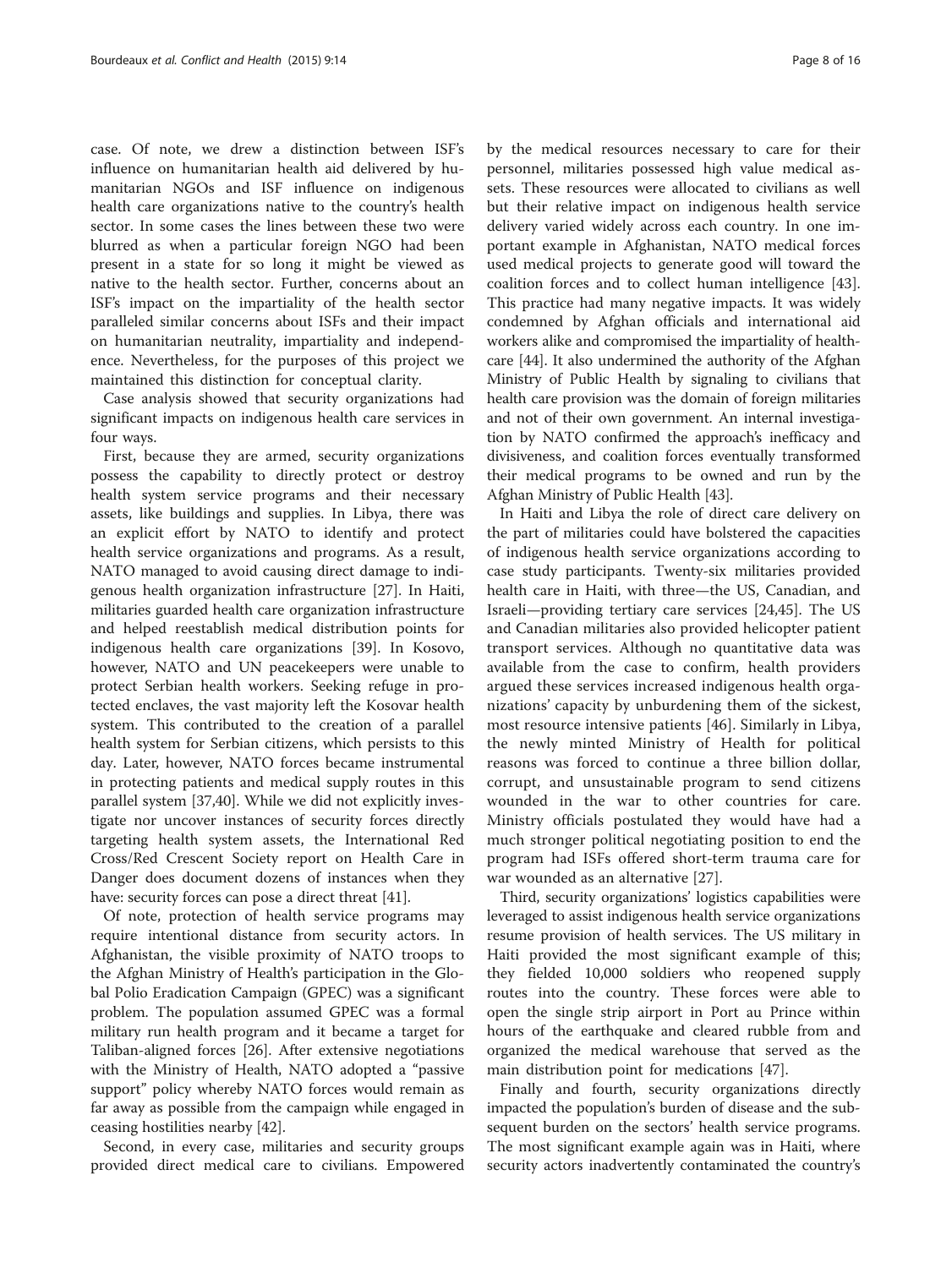water supply with cholera; the cholera became epidemic killing thousands, sickening hundreds of thousands and remains now endemic in the country [\[48](#page-15-0)].

# Forums and mechanisms for ISF-health system actor interaction

Purposeful planning to support health systems was the exception rather than the rule in the four cases. Few, if any, standing formal institutional coordination mechanisms existed between security organizations and international or state health agencies. Rather, coordination mechanisms and policies had to be negotiated in the middle of crises and often in reaction to complaints in each instance. As mentioned in Afghanistan, prolonged negotiations with Ministry of Health officials finally led coalition forces to reform their policies for direct care provision and support for the Global Polio eradication campaign [[26\]](#page-14-0). In Haiti mounting public complaints from health NGOs compelled the US military forces and US State Department to respond and invent a structured system for prioritization of medical and relief supplies in the supply chains they were tasked with reconstituting and managing [\[49](#page-15-0)].

Helpful support from security organizations was facilitated by personal relationships between security and health system actors. Both mundane tasks such as negotiating patient transport mechanisms and largescale responses such as polio eradication procedures and protection of health service supply chains in Libya hinged on individual relationships and the good will they engendered. However, high staff turnover–endemic to both security and health responders–threatened those working procedures. As one participant in the Haiti case study noted, "Turnover with NGOs is a huge problem…it causes a psychic shutdown. They think you are not cooperating but you're shut down because you are having to start over yet again." Global polio eradication workers in Afghanistan also noted this difficulty. "Frequent turnover among military staff can make it harder for the humanitarian community to establish strong working relationships and coordination mechanisms, but the often cited hurdle can be overcome if both parties are determined to make such relationships work" [[26\]](#page-14-0).

The creation of "problem solving spaces" was also important. Forums were needed where security and health system actors could meet, exchange information and ideas, provide feedback and address problems in an open and collaborative way. In Haiti, the Joint Operations and Tasking Center (JOTC) successfully created a mechanism to allocate security force resources to helping health service organizations. This mechanism afforded crisis response leadership an opportunity to organize and prioritize military assistance

to health service groups [\[24](#page-14-0)]. The most successful example may be NATO's "docking station" concept instituted during the Libya campaign, run by Joint Task Force Unified Protector in its operational command center. This task force established an office to serve as a clear point of contact with NGOs providing relief. The office went beyond public relations by providing a repository and response command for outside groups' concerns. Critically, the office leadership was able to inform and influence NATO's operational planning process based on the information it received from outside groups. It also had the authority to provide valuable information to these groups in return [\[50](#page-15-0)]. According to case study participants, this space to collate information and address shared concerns was influential in minimizing harm to indigenous health organizations in Libya [[27\]](#page-14-0). Of note, the World Health Organization's Health Cluster, which focused on humanitarian health action, rarely provided a productive forum for security actors to interact with health sector actors in our cases. The reasons for this were multiple including the fact that the Health Cluster is dedicated, by design, to humanitarian health action rather than indigenous health system protection. Discussions regarding how indigenous health organizations can regain functional status or how the sector will be financed were rare in health cluster meetings. Also, because humanitarian health guidelines stipulate minimal involvement of security actors in humanitarian health aid, the reception of security actors in the cluster meetings was mixed and many participants we spoke with felt it was inappropriate.

# Overarching policy issues to ISFs supporting health systems

Each case illustrated the presence of overarching policy barriers that confronted security organizations' ability to best protect health systems. There were three core policy barriers:

# Lack of mandate

Security organizations' mandates were most often focused on securing peace and targeted towards a specific group or source of conflict. The mandate to support health system actors and protect health system assets was often lacking or submerged implicitly in their scope of activities. Missing, in part, was the acknowledgement that functioning health systems can contribute to security and civilian protection.

Even when mandates were broad enough to include health system support and security organizations' actions had a direct impact on the health system, in practice security organizations often did not view this within their organization's role. For example, in Kosovo, lax budgeting and auditing procedures established and maintained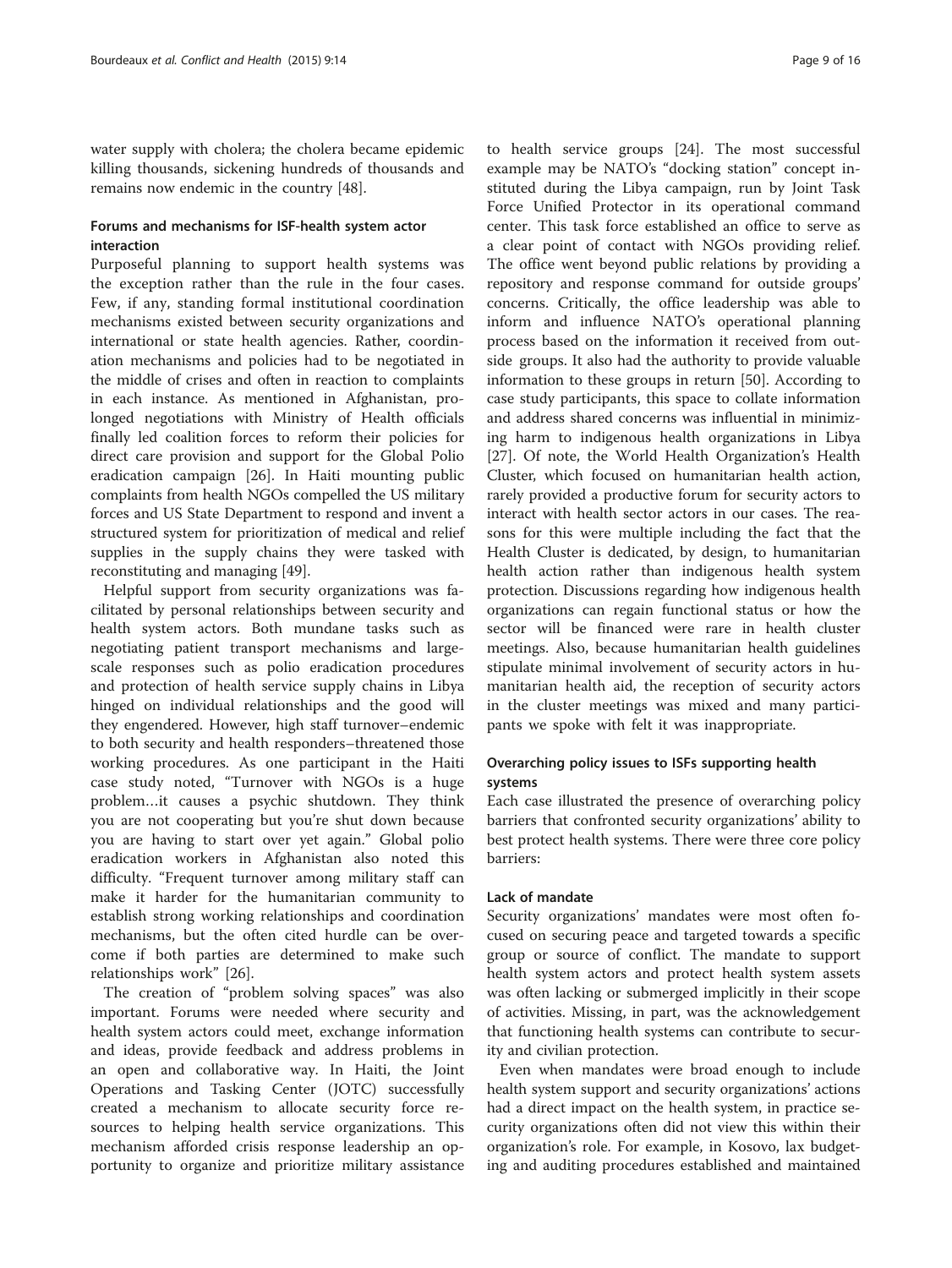with foreign donor support were tolerated for years. The weak procedures facilitated corruption in the health system. A Rule of Law mission was eventually fielded by the European Union but it had limited powers. Unable to help develop functioning, accountable systems, the mission was only able to take a reactionary role, charging Ministry of Health leadership with procurement fraud [\[25](#page-14-0)].

In Haiti, militaries providing tertiary care to civilians operated to provide short-term relief only. They were not mandated or empowered to support indigenous health system organizations, which would have not only provided services, but both restored and expanded capacity. Tertiary care services were withdrawn before indigenous care organizations had regained pre-earthquake functioning [[24](#page-14-0)]. Militaries and peacekeepers in Haiti possessed assets that could have, if called upon in a timely way, blunted the cholera outbreak, including engineering capabilities, supply chain logistics, and surveillance tools. However political leadership seemed to view responding to public health emergencies—even ones with ramifications on the political stability of the country—outside of security forces' mandates. Resources deployed were thus not exploited to fully strengthen the weakened health system [\[24](#page-14-0)[,45\]](#page-15-0).

#### Lack of trust

Perceived differences in operations and missions nurtured distrust between ISFs and agencies supporting the health system. In fragile states, security organizations are not neutral; this is true even with a mandate to protect civilians and restore stability. Additionally, provision of health care is also not impartial; who gets access to health resources and when can favor one political or ethnic group over another. Health leaders responsible for overseeing the health system may also be aligned with one political group or another. Despite these complexities, non-governmental and many bilateral health agencies supporting the health system still strive to avoid exacerbating inequalities or supporting a single identifiable group. Working in collaboration with security groups or being seen to "cooperate" with them can politicize health care provision and may stoke conflict rather than lessen it. This conflict complicates aid agencies' and other health focused organizations' willingness to develop relationships and collaborations with security forces and organizations.

The cases demonstrate this tension, particularly in Afghanistan where militaries undertook direct health delivery activities in order to achieve numerous objectives that had very little to do with promoting civilian health or improving health system functioning. While initially perceived as an essential strategy by the International

Security Forces Afghanistan, the practice was controversial and polarizing. It was later scrapped for its unanticipated harm to local and alliance relations and its paucity of useful data [\[43\]](#page-15-0).

Security organizations also were hesitant to trust health stakeholders, as evidenced by their reluctance to share public health information. While there was tension around classified or possibly sensitive information, the practice of withholding or classifying information was also acknowledged to be largely reflexive. Security organization members were used to automatically protecting information. "Even when we were given an order to share information, we found it difficult because our systems are not set up to share", one case participant acknowledged.

A second source of distrust understandably arose from the chaos of many agencies and actors working as part of the crisis response in the health system space. Health systems in the cases, like in many fragile and conflict-affected states, were flooded with a variety of actors and agencies jockeying for influence. The lack of a clear, leading, international agency responsible for organizing the efforts and for liaising with the Ministry of Health perpetuated poor communication, duplication of work, and gaps in health services. Security actors because of their prominent role in crisis response were often barraged by a wide array of NGO workers, politicians, and agency representatives requesting partnership or a strategy change. Yet, who to trust, with whom to share information or from whom to solicit opinion was not clear.

#### Lack of institutional interoperability

In all four cases, security organizations' involvement in the health system was ad hoc and subsequently, institutional interoperability with health groups was lacking. A stark example was in Haiti when the US military was tasked with reopening the airport and reconstituting supply routes throughout the country. The technical and logistics capability displayed by the US military was impressive. Yet, the lack of communications procedures, policies around sharing information, and prioritizing supplies blunted their effectiveness. Health workers, for example, struggled to find medications because the crush of supplies, often unlabeled, coming through fragile supply lines managed by the US military took weeks to organize and distribute. This contributed to a spike in mortality two weeks after the earthquake because wounded civilians were unable to access adequate medical resources [\[33\]](#page-14-0).

However difficult the logistics were, the underlying difficulty was that forums for stakeholders to collaborate and improve distribution effectiveness in a timely way simply did not exist until weeks after the earthquake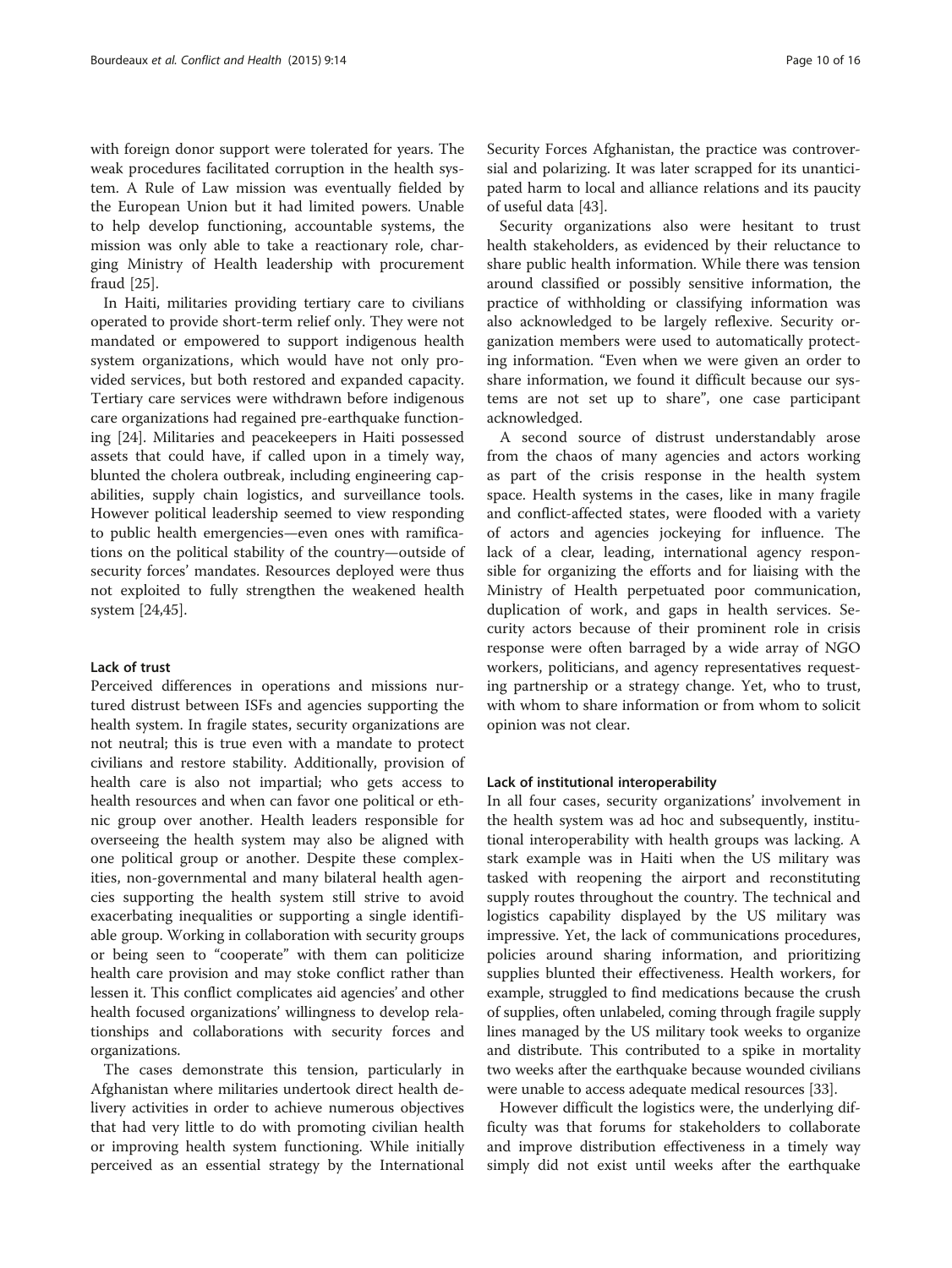[[24\]](#page-14-0). This was true throughout the cases. Despite the fact that ISFs were involved in health system logistics to some extent, as in Haiti, interoperability in terms of common understanding, joint problem solving space, communication platforms, and patient tracking mechanisms, didn't exist.

# **Discussion**

This analysis shows that ISF involvement in health go beyond interactions with humanitarian health service providers in fragile states. Health sector governance, indigenous health services, and health information systems were the three health system 'building blocks' documented frequently in the cases.

In some instances ISF engagement was critical to health system preservation, as when military forces reconstituted medical supply chains in Haiti. In others, their impact was dangerous and destructive, as in the delegitimizing of the Ministry of Health in Afghanistan during counterinsurgency operations, or with the unintended introduction of, and slow response to, the cholera epidemic in Haiti. Moreover, the cases uncovered multiple opportunities wherein ISFs could significantly improve aspects of health sector preservation and functioning. The potential to better protect health workers in Kosovo and care for war-wounded in Libya, or leverage their epidemiologic and surveillance systems to detect and respond to public health threats in Kosovo, stand as prime examples.

Since ISF health sector engagement can present unprecedented opportunities for health system protection and recovery, as well as pose dangers and risks, it should follow that there exist mechanisms by which health sector actors can work with ISFs to carefully manage their engagement.

Yet, to date this is not the case. Rather, interactions between security and health sector actors are best characterized as ad hoc, frequently disjointed efforts that evolve and congeal long after opportunities to protect health sectors and avoid unintended consequences has passed. The case studies suggest several parameters for the types of communication and consultative mechanisms necessary to manage ISF involvement in supporting health sectors in CAFS. Namely, these mechanisms need to be able to address a wide array of problems, be nimble enough to accommodate rapidly changing circumstances, leverage the power of personal relationships, and be able to address the tensions that can arise between security and health system supporting strategies.

With these parameters in mind, we suggest two approaches to improving ISF-health sector interactions: building expertise within ISFs with respect to health system protection and recovery, and developing a network of high level liaisons across security and heath sector supporting organizations involved in fragile states.

#### Health security teams

Knowledge of health systems within ISFs is necessary to avoid unintended negative impacts on health systems and to be able to recognize and exploit opportunities to use ISF assets to support health systems. Some security policymakers may feel uncomfortable developing this expertise within ISFs because it seems so far afield from traditional security training. Indeed, few security organizations appear to invest in programs or foster career paths devoted to developing experts in public health emergency response much less health system strengthening. However, at least within militaries, there is long precedence of public health and medical advising. This experience has, until recently, focused primarily on keeping troops healthy and addressing public health threats to personnel, rather than the public health toll of conflict on civilians. The rubrics of 'stability', 'peace building' and 'civilian protection' missions have the potential to change this focus because these concepts emphasize supporting effective indigenous governing institutions to varying degrees [\[51,52](#page-15-0)]. ISFs could thus build health system support into their long-established health training programs with the reassurance that this would be in line with increasing their capacity to conduct these 'non-traditional' types of security missions.

While deployment of this expertise could take many forms, we recommend 'Health Security Teams' that would be deployed on the ground. These teams would differ from traditional civilian-military or NGO liaisons because they would have as a primary goal health system support and would have specific training in public health and institution building in fragile states. Further, there would be clarity that their jobs are not to overshadow health sector actors or supplant health sector support with military objectives but rather to manage the security organizations role in health system support initiatives. Health-Security Teams' work would be two-fold.

The first would be to address and optimize the myriad aspects of health system building blocks impacted by ISFs in a particular fragile setting. The cases offer a blueprint, or 'building-block' based checklist of issues for health–security teams to consider. Regarding supporting health sector governance, for example, health-security teams might approach health system leaders to plan how separate health systems for security personnel or investments in the emergency and disaster preparedness systems can dovetail with Ministry of Health initiatives and avoid competition between different fragile state ministries for health workers, public health emergency assets, or donor funding. Health security teams part of ISF Rule of Law missions might seek out opportunities to build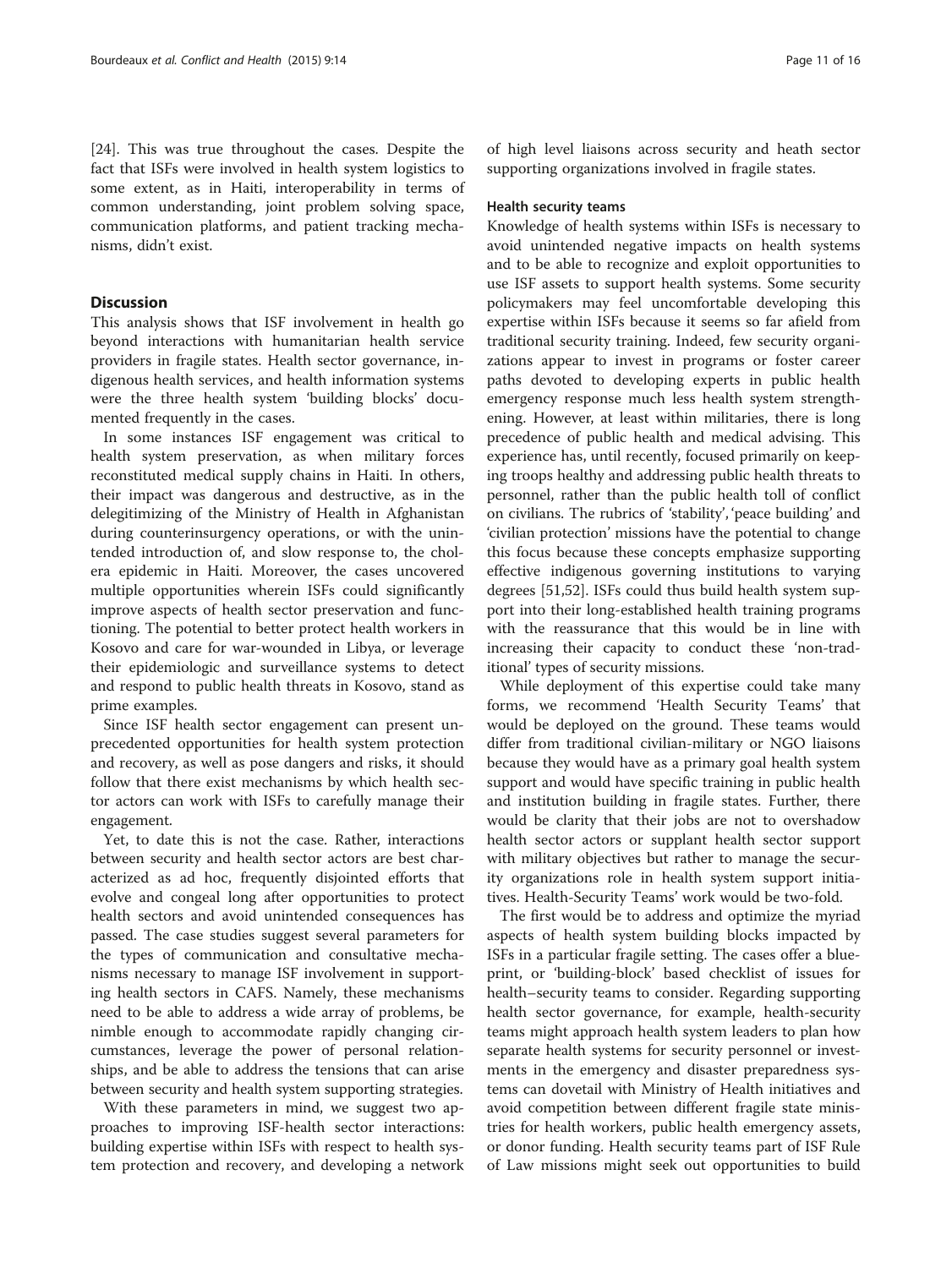transparent and accountable budgetary, auditing, and health system performance information systems so as to improve transparency and stave off corruption. In periods of acute crisis, health security teams could generate proposals for how the ISF could stem the loss of health sector instruments of governance like health records and epidemiologic surveillance systems. The full checklist of potential issues for health-security teams to consider, broken down by building block, is included in Table 1. Table 1 is organized by three levels of crisis acuity facing the health sector. In 'periods of quiescence'

threats to the health system are minimal or insidious. Opportunities for strengthening health system functions exist. During acute crises, significant losses of health sector assets and degradation of health system functions are possible. Protection of assets and mitigating loss of health system functions is the priority. In post-crisis periods, efforts to restore health system assets and functions are made, or significant reforms to health system building blocks are undertaken.

The second function of Health Security Teams would be to calibrate the involvement of an ISF's engagement

| Table 1 Possible health system support activities for international security forces by building block |  |  |
|-------------------------------------------------------------------------------------------------------|--|--|
|-------------------------------------------------------------------------------------------------------|--|--|

| <b>Building</b><br>block                    | <b>Crisis acuity</b>                                                                                                                                                             |                                                                                                                                                                                                                                                                                                                                                                                                |                                                                                                                                                                                                                                                                                                                                                                                        |  |
|---------------------------------------------|----------------------------------------------------------------------------------------------------------------------------------------------------------------------------------|------------------------------------------------------------------------------------------------------------------------------------------------------------------------------------------------------------------------------------------------------------------------------------------------------------------------------------------------------------------------------------------------|----------------------------------------------------------------------------------------------------------------------------------------------------------------------------------------------------------------------------------------------------------------------------------------------------------------------------------------------------------------------------------------|--|
|                                             | Periods of quiescence                                                                                                                                                            | <b>Acute crisis</b>                                                                                                                                                                                                                                                                                                                                                                            | Post-crisis                                                                                                                                                                                                                                                                                                                                                                            |  |
| Governance                                  | Develop baseline knowledge of<br>health system leaders, providers,<br>and financing mechanisms                                                                                   | Assess opportunities to save instruments<br>of health governance such as medical<br>and vaccination records, payroll systems,<br>procurement data, health communication<br>and information systems.                                                                                                                                                                                            | Consider how medical systems for<br>indigenous security personnel and disaster<br>preparedness systems relate to the civilian<br>health sector. Work with health sector leadership<br>to develop approaches to these health<br>sub-systems that will avoid competition with<br>the civilian health sector for health workers,<br>public health emergency assets, and donor<br>funding. |  |
|                                             |                                                                                                                                                                                  | Consider offering communications and<br>logistics support to health sector leadership<br>if it is necessary to help them manage<br>public health crises                                                                                                                                                                                                                                        |                                                                                                                                                                                                                                                                                                                                                                                        |  |
|                                             |                                                                                                                                                                                  |                                                                                                                                                                                                                                                                                                                                                                                                | If the ISF is engaged in anti-corruption initiatives,<br>support or advocate for transparent health<br>sector procurement and budgetary processes                                                                                                                                                                                                                                      |  |
| Health<br>information                       | Develop baseline knowledge of<br>epidemiologic surveillance, census,<br>and health performance systems                                                                           | Assess if the ISF's epidemiologic,<br>environmental health surveillance, and<br>public threat detection systems can feed                                                                                                                                                                                                                                                                       | Assure robust protocols are in place regarding<br>how public health threats will be monitored,<br>who will be notified of their presence, and what<br>collection of organizations and actors will act to<br>mitigate them.                                                                                                                                                             |  |
|                                             | Contribute to or advocate for donors<br>to fund baseline health data collection<br>systems in fragile states                                                                     | into or strengthen civilian surveillance<br>systems.                                                                                                                                                                                                                                                                                                                                           |                                                                                                                                                                                                                                                                                                                                                                                        |  |
|                                             |                                                                                                                                                                                  | Assess if ISF situational awareness tools<br>can yield information about the status<br>of health sector assets, and if these tools<br>can contribute to the overall international<br>health system support effort.                                                                                                                                                                             |                                                                                                                                                                                                                                                                                                                                                                                        |  |
| Indigenous<br>health<br>service<br>delivery | Consider opportunities to strengthen<br>operational ties with leading health<br>system institutions so these ties will<br>be in place in case of acute civilian<br>health crisis | Assess opportunities to protect health<br>sector infrastructure. Be mindful that<br>many instances the best protection<br>strategy may be one of 'passive support'<br>where maximum distance is kept between<br>ISFs and indigenous health organizations<br>and institutions. Likewise develop and<br>implement plans for how ISFs can offer<br>maximum protection to health sector<br>workers | Consider if and how ISF logistics and<br>engineering assets can bolster public health<br>infrastructure or mitigate public health threats                                                                                                                                                                                                                                              |  |
|                                             |                                                                                                                                                                                  | If ISFs are going to provide direct health<br>care to civilians, this care should be done<br>in the context of supporting health system<br>organizations regain pre-crisis operational<br>levels.                                                                                                                                                                                              |                                                                                                                                                                                                                                                                                                                                                                                        |  |

The potential health supporting activities listed in Table 1 are broken down by the health sector building blocks the cases revealed were most often affected by international security forces (ISFs). It is also organized by acuity of crises facing the health sector. In 'periods of quiescence' threats to the health system are minimal or insidious. Opportunities for strengthening health system functions exist. During acute crises, significant losses of health sector assets and degradation of health system functions are possible. Protection of assets and mitigating loss of health system functions is the priority. In post-crisis periods, efforts to restore health system assets and functions are made, or significant reforms to health system building blocks are undertaken.

Throughout this project we have distinguished between ISF involvement in supporting health sectors in fragile settings and participating in humanitarian health aid delivery. The considerations presented in this table are not meant to replace careful analysis of how ISF actions will impact humanitarian organizations delivering health aid or on humanitarian space generally. The Interagency Standing Committee and Global Health Cluster guidelines provide an excellent tool for assessing the risks to humanitarian principles presented by ISF involvement in humanitarian health operations, for example [[20](#page-14-0)]. In some instances, as when ISFs decide to provide health care directly to populations, both an analysis of how this will impact the indigenous health sector mentioned above, and an analysis of how it will impact humanitarian space needs to be undertaken.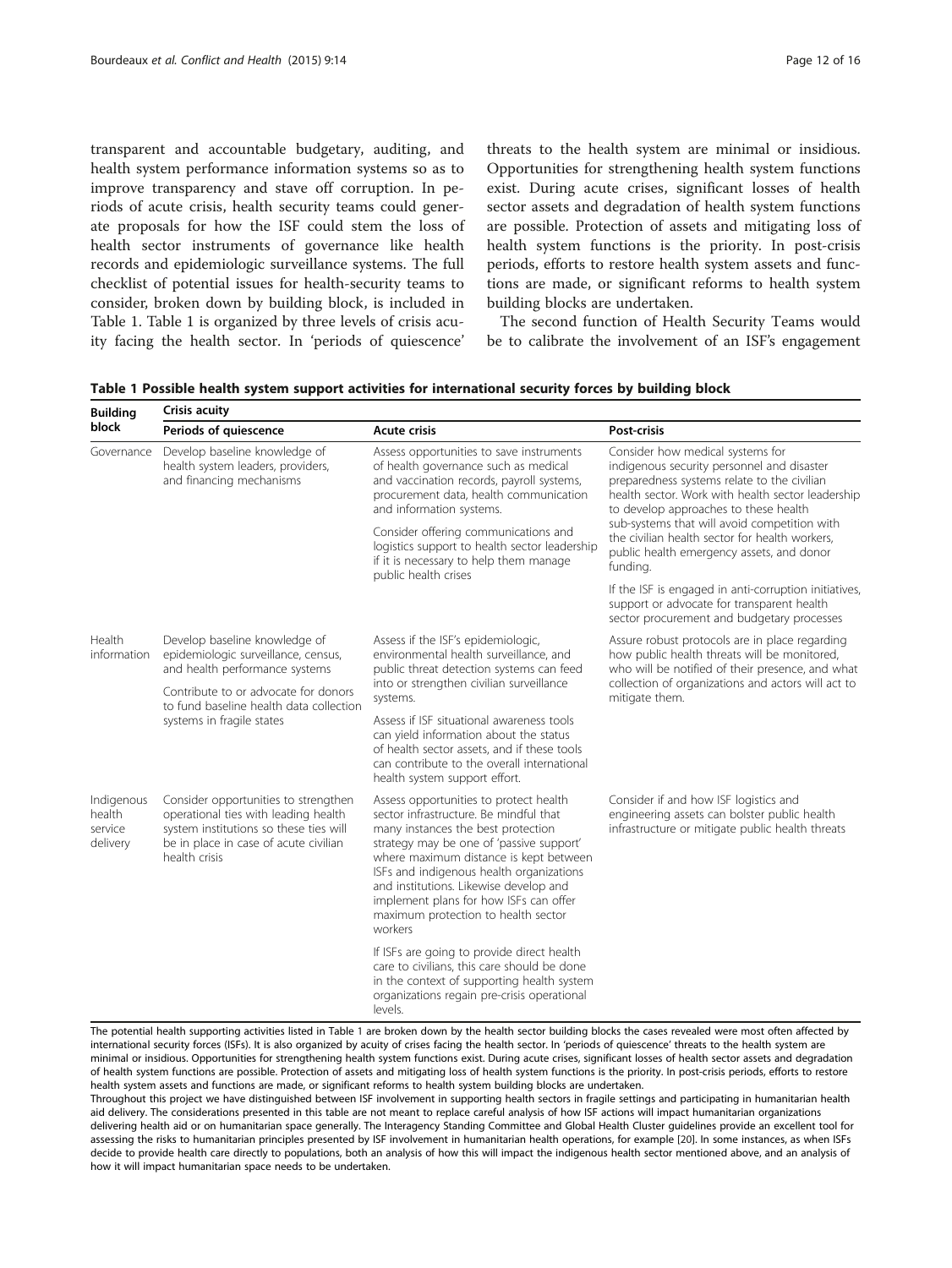in health systems to the political climate. As the cases demonstrate, the goals of ISFs as well as civilians' perception of ISF involvement can vary widely, depending of the context, and change overtime. In Afghanistan overt and visible signs of ISF engagement in health elevated distrust of the population and did appear to politicize the health sector. In Kosovo, the opposite was true at least in the context of 2012 when health sector leaders solicited coalition force involvement in health sector issues because of their perceived fair mindedness. OCHA describes different types of interactions between humanitarian and military actors in conflict zones, ranging from minimal interaction to collaboration [[17\]](#page-14-0). A similar range of interactions may be necessary between ISF members and health sector actors. Judgments about how and when to adopt different types of interorganization relationships can only be made by those familiar with the context, stakeholders, and issues over time. ISFs need to come to the field prepared to make these judgments with counterparts in health system supporting organizations.

#### Policy networks

Developing field level expertise alone within ISFs is insufficient; they alone would be unable to address the overarching policy concerns that cut across multiple fragile state contexts.

To meet this additional requirement, we recommend development of a network of liaisons across major health sector and security organizations. The past two decades have seen the emergence of networks of practitioners to tackle a range of thorny foreign policy problems including cross-border law enforcement, economic trade issues and environmental policy problems [\[53](#page-15-0)]. Networks of liaisons, across humanitarian and UN agencies, such as the Interagency Standing Committee have been particularly influential in generating policies that impact military-humanitarian relationships.

While both security and health sector organizations presently field a diverse group of liaisons on occasion, the network we propose would be more formalized and participants would share several unique features. They would be knowledgeable about their own organization, yet share a common training in supporting institutions, particularly health, in fragile states. Importantly, they would wield enough leverage in their own organizations to influence its operations. They would have significant field experience and ongoing contact with field level health sector expertise. They would participate in forums designed to foster the growth of working personal relationships and mutual understanding.

Members of this network of practitioners would ideally hail from health sector supporting organizations such as the World Bank, health sector donor agencies and their implementing partners, the Global Fund for AIDS, Tuberculosis and Malaria, the Global Alliance for Vaccines and the World Health Organization, in conjunction with major ISFs including NATO, the African Union, the European Union, and major bilateral militaries often engaged in fragile states through peacekeeping missions.

The network could address at least three key policy issues: how issues of information sharing between security and health sector actors will be managed in fragile settings; best practices with respect to bridging civilian health sectors, indigenous civilian emergency response systems and indigenous security forces' health services; and how security organization mandates can best incorporate health system protection.

Issues of information sharing include deciding how data about public health threats will be collected, shared and acted upon across health system and security actors; when health information will be classified and released, and to whom it will be shared; and what assurances security organizations can offer that health information will not be used inappropriately.

The network of liaisons could create joint guidance as to how to best reconcile parallel health systems. In several of the cases security organizations funded and built health systems for indigenous security forces or civilian emergency response systems that sat outside of the Ministry of Health. These health 'subsystems' sometimes created problems in terms of health sector funding and human resource shortages. Better coordination among the sub-systems is needed for long term sustainability of the health resources and personnel.

With respect to mandates, this network could advise policy makers on how to incorporate health system protection into security organization mandates. This mandate should not indicate that security organizations be in charge of health systems, but rather that they should view protecting and supporting health systems as essential part of the overall objective of achieving security in the long term.

During conflict or crisis, security members of this network would already have working relationships with key health sector support organizations that could facilitate rapid problem solving. Using NATO's Libya response as a model, these security network members could open and run "docking stations" whereby health sector actors and even non-network members could quickly engage the security organization to exchange information and address emerging problems. Further these security network members could draw on the expertise and information of the health-security teams to help design operations to minimize harm to health sectors and realize opportunities to salvage threatened health sector assets like health workers, infrastructure and information systems.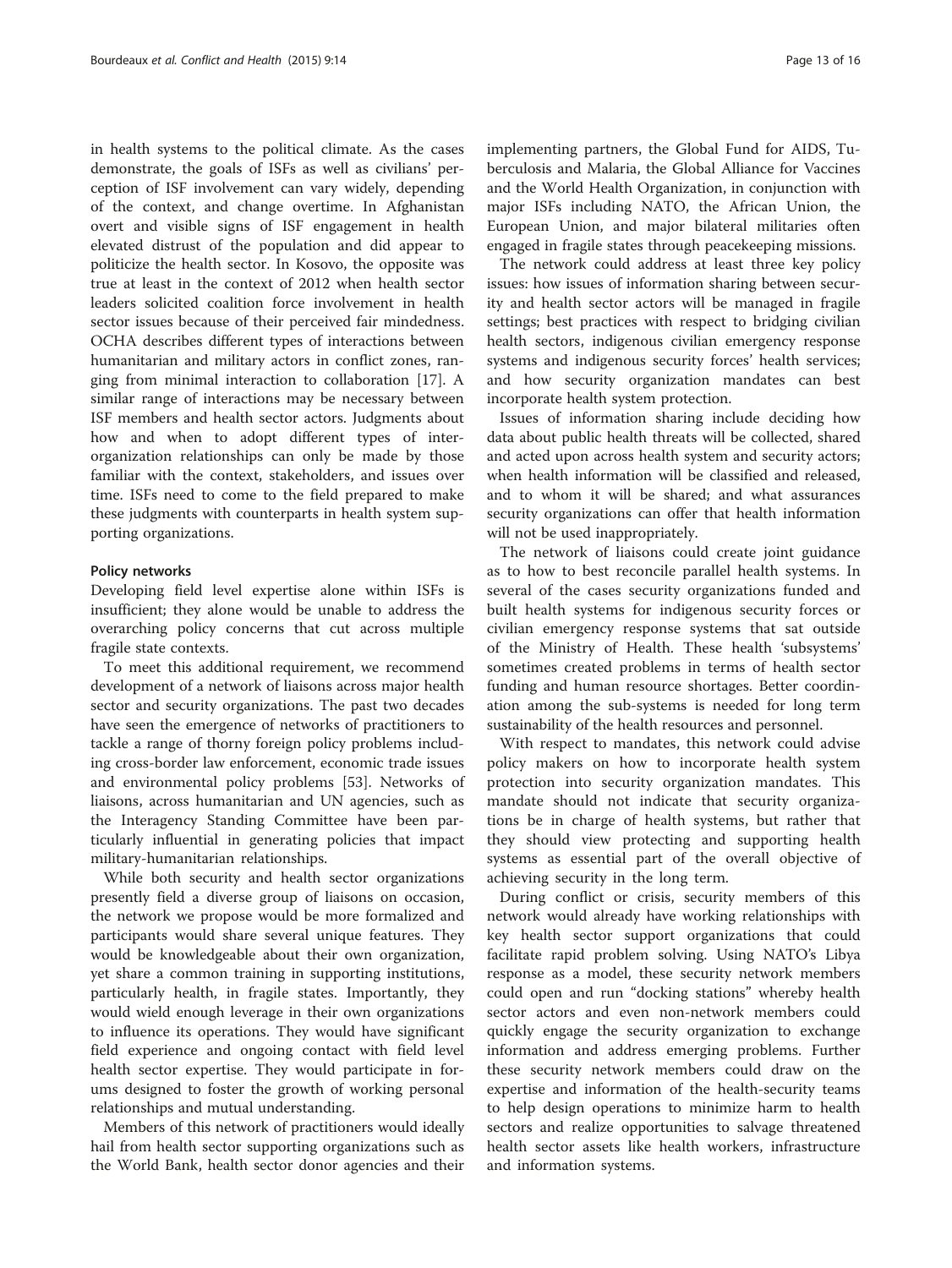Of particular importance, this network of liaisons could help manage the tensions that inevitably arise between security strategies and health sector strengthening efforts. There are skeptics within the global health community wary of security organizations because of the fear that their involvement will lead to subjugation of health to military objectives. The use of health projects in counterinsurgency campaigns has crystalized this skepticism. It is instructive to note, however, that these campaigns came about in the absence of established consultation and communication forums between health and security actors, not because of them. In the absence of standing forums, it took non-governmental organizations (NGOs) and security analysts in Afghanistan ten years of protest and confrontation to convince coalition forces to draft and adopt doctrines that discouraged the use of direct health provision projects as counterinsurgency tools, for example.

The Afghanistan experience strongly suggests that health sectors supporters need a voice within ISFs to define and advocate for health-friendly ISF strategies. This is not to say health system support and security strategies will never be in conflict, or that health sector support will or should always win out when they do conflict. As the Overseas Development Institute's report, "State building for peace" points out, there is often tension between efforts to build equitable and high functioning institutions in fragile states (state building) and brokering the compromises among warring factions and foreign interests contesting control over state institutions (peace building) [\[54](#page-15-0)]. Those interested in building health institutions may often be in tension with those attempting to improve security and foster peace. Yet, these tensions make it all the more important that there are consultative forums and open lines of communication among professionals if these tensions are to be managed transparently, conscientiously, in a timely way and to the benefit of all involved.

# Limitations

This study possesses several inherent limitations. With respect to the cases, data and conclusions were drawn from impressions, memories and opinions of individuals from four qualitative case studies conducted year(s) after an event, perhaps reporting partial or inaccurate recollections of events.

A further limitation derived from the make up of the investigation team. On one hand having a combined team of civilian academics and military analysts facilitated outreach to a wide variety of stakeholders and key informants. We did not receive any overt refusals to participate. On the other hand, the sensitivities some participants may have had about speaking with NATOaffiliated analysts or Harvard researchers may have made

them more or less reluctant to offer criticism or share concerns. Further, not all interviews were conducted in person in the field. Subtle but important information gleaned from face to face interviews and field visits may have been lost. Finally, this was a qualitative project and subject to the tacit subjectivity of the research team.

With respect to the cross case analysis, all comparative methodological approaches used to study social phenomena must be considered with caution. The presence of phenomena across cases may be spurious, rather than due to the reasons proposed by the analyst and the definition of the phenomena itself may be questionable since societal or organizational behaviors are open to the interpretation of the framers of the research. With respect to this study, the findings are necessarily broad since the outcome variable of interest—the health sector building blocks—are themselves general, and sometimes overlapping themes, rather than discrete and well defined variables. The findings, grouped in terms of these broad themes, need to be unpacked through future narrow investigations. Our hope is that this study will provide the rational, evidence-based foundation to that will allow future researchers to formulate this focused research.

#### Conclusions

Our case studies illustrated the complex context and challenges to health systems in crisis-affected fragile states. In most cases, these challenges pre-existed the crisis and will last for years afterwards, contributing to persistently weak health systems and subsequent high morbidity and mortality. The cases demonstrated both opportunities and risks in international security organizations responding to help protect health systems and support their recovery and reconstruction. Governance, health information systems and health services are the most accessible points of impact and there is opportunity pre-, during, and post- crisis to better engage ISFs all three areas.

This cross-case analysis and included recommendations are intended to provide a platform and a start of a continuing discussion of security organizations' role and responsibilities. For example, the recommendation of establishing a permanent network of liaisons across major health sector and security organizations will require time, coordination and agreed commitment on the part participants that health system preservation and support in CAFS in desirable and possible. Open forums of discussion and consultation will be essential but will also require joint commitment and broad representation to be effective and worthwhile. This study is intended to trigger the needed analysis and discussions to facilitate supportive mandates and policies among both ISFs and other health stakeholders in these settings.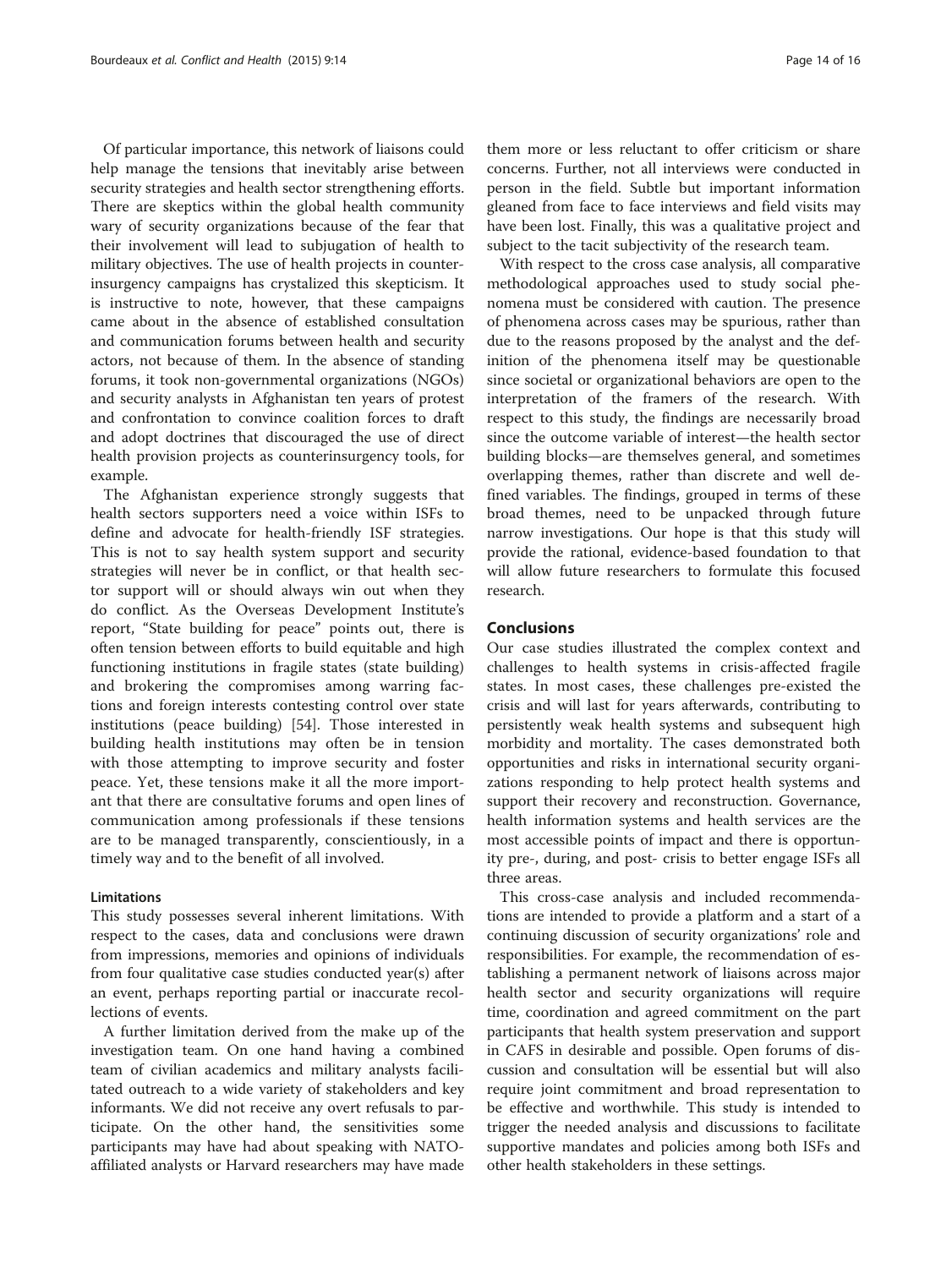#### <span id="page-14-0"></span>**Abbreviations**

EULEX: European Union Rule of Law Mission in Kosovo; CAFS: Conflict-AFFECTED OR FRAGILE STATES; GPEC: Global Polio Eradication Campaign; ISAF: International Security Assistance Force; ISF: International Security Forces; JOTC: Joint Operations and Tasking Center; KFOR: North Atlantic Treaty Organization's Kosovo Forces; KNIPH: Kosovo National Institute of Public Health; MINUSTAH: United Nations Stabilization Mission in Haiti; MKSF: Ministry for the Kosovo Security Force; NATO: North Atlantic Treaty Organization; NGO: Non-governmental Organization; OCHA: Office for Coordination of Humanitarian Affairs; PAHO: Pan American Health Organization; UN: United Nations; UNMIK: United Nations Mission in Kosovo; UNAMA: United Nations Assistance Mission in Afghanistan; US: United States of America; USAID: United States Agency of International Development; WHO: World Health Organization.

#### Competing interests

The authors declare that they have no competing interests.

#### Authors' contributions

MB, MD, MPH undertook case study data collection and production, cross-case analysis, and was the main author of this report. VK, MD, MSc contributed to case study production, cross-case analysis and revised and edited this report. CH, MD undertook case study data collection and production and edited this report. Karlheinz Nickel, Col [ret] contributed to case study production and editing of this report. All authors read and approved the final manuscript.

#### Acknowledgements

This manuscript is part of the: 'Filling the Void: Health systems in fragile and conflict affected states' thematic series.

#### Author details

<sup>1</sup> Division of Global Health Equity, Brigham and Women's Hospital, 75 Francis Street, Boston, MA, USA. <sup>2</sup>Harvard Medical School, Department of Global Health and Social Medicine, 641 Huntington Avenue, Boston, MA 02115, USA. <sup>3</sup>Avenida Tenente Martins, Monsanto, 1500-589, Lisboa, Portugal.<br><sup>4</sup>Independent Besearch & Consultancy, Rua de Angola 92, 2765-193 E 4Independent Research & Consultancy, Rua de Angola 92, 2765-193 Estoril, Portugal. <sup>5</sup>Associate Director of Partnerships and Global Initiatives, Center for Global Health, Massachusetts General Hospital, 100 Cambridge Street, 15th floor, Boston, MA 02114, USA.

#### Received: 15 May 2014 Accepted: 12 March 2015 Published online: 13 April 2015

#### References

- 1. Ghobarah HA, Huth P, Russett B. The post-war public health effects of civil conflict. Soc Sci Med. 2004;59:869–84.
- 2. Twenty Fragile States Make Progress on Millennium Development Goals [[http://www.worldbank.org/en/news/press-release/2013/05/01/twenty](http://www.worldbank.org/en/news/press-release/2013/05/01/twenty-fragile-states-make-progress-on-millennium-development-goals)[fragile-states-make-progress-on-millennium-development-goals](http://www.worldbank.org/en/news/press-release/2013/05/01/twenty-fragile-states-make-progress-on-millennium-development-goals)]
- 3. World Bank's Harmonized List of Fragile Situations FY13 [[http://siteresources.](http://siteresources.worldbank.org/EXTLICUS/Resources/511777-1269623894864/FCSHarmonizedListFY13.pdf) [worldbank.org/EXTLICUS/Resources/511777-1269623894864/](http://siteresources.worldbank.org/EXTLICUS/Resources/511777-1269623894864/FCSHarmonizedListFY13.pdf) [FCSHarmonizedListFY13.pdf\]](http://siteresources.worldbank.org/EXTLICUS/Resources/511777-1269623894864/FCSHarmonizedListFY13.pdf)
- 4. WHO. Everybody's Business: Strengthening Health Systems to Improve Health Outcomes: A Framework for Action. Geneva: World Health Organization; 2007.
- 5. Shakarishvili G, Atun R, Berman P, Hsiao W, Burgess C, Lansang MA. Converging health systems frameworks: towards a concepts-to-actions roadmap for health systems strengthening in low and middle income countries. Global Health Governance. 2010;3:1–17.
- 6. Newbrander W, Waldman R, Shepherd-Banigan M. Rebuilding and strengthening health systems and providing basic health services in fragile states. Disasters. 2011;35:639–60.
- 7. Murray C, Frenk J. A framework for assessing the performance of health systems. Bull World Health Organ. 2000;78:717–28.
- 8. Manuel M, McKechnie A, King M, Coppin E, Denney L. Innovative Aid Instruments and Flexible Financing: Providing Better Support to Fragile States. London: Overseas Development Institute; 2012.
- 9. Bornemisza O, Ranson MK, Poletti TM, Sondorp E. Promoting health equity in conflict-affected fragile states. Soc Sci Med. 2009;70:80–8.
- 10. Pavignani E, Colombo S. Understanding Health Policy Processes. In: Modular Manual Analyzing Disrupted Health Sectors. Geneva: WHO; 2009.
- 11. Frenk J, Moon S. Governance Challenges in Global Health. N Engl J Med. 2013;368:936–42.
- 12. Gordon S, Baker A, Duten A, Garner P. Study Exploring the Evidence Relating Health and Conflict Interventions and Outcomes. London: UK Cross Government Group on Health and Conflict; 2010.
- 13. Rubenstein LS. Post-Conflict Health Reconstruction, New Foundations for US Policy. Washington, DC: United States Institute of Peace; 2009.
- 14. OCHA. Guidelines on the Use of Foreign Military and Civil Defence Assets in Disaster Relief ("Oslo Guidelines") Rev 1.1. New York: Office for the Coordination of Humanitarian Affairs; 2007.
- 15. OCHA. Civil-Military Guidelines and References for Complex Emergencies. New York: Office for the Coordination of Humanitarian Affairs; 2008.
- 16. UN Office for the Coordination of Humanitarian Affairs: Coordination Tools. [[http://www.unocha.org/what-we-do/coordination-tools/UN-CMCoord/](http://www.unocha.org/what-we-do/coordination-tools/UN-CMCoord/overview) [overview](http://www.unocha.org/what-we-do/coordination-tools/UN-CMCoord/overview)]
- 17. Global Health Cluster IASC. Civil-military Coordination During Humanitarian Health Action. Geneva: Inter-Agency Standing Committee; 2011.
- 18. Metcalf V, Haysom S, Gordon S. Trends and Challenges in Humanitarian Civil-Military Coordination: a Review of the Literature. London: The Humanitarian Policy Group; 2012.
- 19. IASC. Civil-Military Relationship During Complex Emergencies. Geneva: Inter-Agency Standing Committee; 2004.
- 20. Geneva Convention (IV) Relative to the Protection of Civilian Persons in Time of War. August 12, 1949; International Committee of the Red Cross, Geneva.
- 21. Collier D. The Comparative Method. In: Finifter AW, editor. Political Science: The State of the Discipline II. Washington, DC: American Political Science Association; 1993. p. 105–19.
- 22. Mill, John Stuart. A System of Logic, Ratiocinative and Inductive. 8<sup>th</sup> Edition. New York: Harper & Brothers, Franklin Square. Page 285; 1843.
- 23. Przeworski A. Methods of Cross-National Research, 1970-1983. In: Dierkes M, Weiller HN, Antal AB, editors. An Overview. Comparative Policy Research: Learning from Experience. Brookfield, VT: Gower; 1987. p. 31–49.
- 24. Bourdeaux M, Kerry VB, Haggenmiller C, Crowley J, Thouvenel A, Holt B, Ceppodomo L: The Haiti Case Study [\[http://www.jallc.nato.int/newsmedia/](http://www.jallc.nato.int/newsmedia/docs/haiti_case_study.pdf) [docs/haiti\\_case\\_study.pdf](http://www.jallc.nato.int/newsmedia/docs/haiti_case_study.pdf)]
- 25. Ceppodomo L, Bourdeaux M, Kerry VB, Haggenmiller C, Zych L, Holt B, Lazell J, Collins J, Pye K: The Kosovo Case Study [[http://www.jallc.nato.int/](http://www.jallc.nato.int/newsmedia/docs/kosovo_case_study.pdf) [newsmedia/docs/kosovo\\_case\\_study.pdf](http://www.jallc.nato.int/newsmedia/docs/kosovo_case_study.pdf)]
- 26. Talbot J, Thouvenel A, Bourdeaux M, Sharma A, Haggenmiller C, Kerry VB, Zych L, Reed M, Pye K, Jones D: The Afghanistan Case Study [[http://www.](http://www.jallc.nato.int/newsmedia/docs/afghanistan_case_study.pdf) [jallc.nato.int/newsmedia/docs/afghanistan\\_case\\_study.pdf\]](http://www.jallc.nato.int/newsmedia/docs/afghanistan_case_study.pdf)
- 27. Zych L, Talbot J, Bourdeaux M, Haggenmiller C, Redmayne J: The Libya Case Study [[http://www.jallc.nato.int/newsmedia/docs/lybia\\_case\\_study.pdf\]](http://www.jallc.nato.int/newsmedia/docs/lybia_case_study.pdf)
- 28. Humanitarian Policy Group. Roundtable on Civil-Military Coordination. Police, Humanitarians and the Protection of Civilians: Coordinating "Civilian" Contributions. Brussels, Belgium: Humanitarian Policy Group; 2012.
- 29. Patton MQ. Qualitative Research & Evaluation Methods. 3rd ed. California: Sage Publications; 2002.
- 30. Geller SK. Hearing to examine the facts and circumstances surrounding alleged corruption and mismanagement at the US taxpayer-funded Dawood National Military Hospital located in Afghanistan, Opening Statement for the Hearing before the US House of Representatives Oversight Committee. Washington, DC: The Subcommittee on National Security, Homeland Defense and Foreign Operations of the House Committee on Oversight and Government Reform; 2012.
- 31. Jura E: U.S. Department of Defense Helps Bolster Haiti's Disaster Response. [[http://www.prnewswire.com/news-releases/us-department-of-defense](http://www.prnewswire.com/news-releases/us-department-of-defense-helps-bolster-haitis-disaster-response-136781903.html)[helps-bolster-haitis-disaster-response-136781903.html](http://www.prnewswire.com/news-releases/us-department-of-defense-helps-bolster-haitis-disaster-response-136781903.html)]
- 32. Kosovo Forces Website [[http://www.aco.nato.int/kfor/about-us/natos-role-in](http://www.aco.nato.int/kfor/about-us/natos-role-in-kosovo.aspx)[kosovo.aspx\]](http://www.aco.nato.int/kfor/about-us/natos-role-in-kosovo.aspx)
- 33. De Ville De Goyet C, Sarmiento JP, Grunewald F. Health response to the earthquake in Haiti January 2010. Lessons learned for the next massive sudden-onset disaster. Washington, DC: Pan-American Health Organization; 2011.
- 34. The Balkan Chronicle. "Kosovo deputy charged with corruption." The Balkan Chronicle 7 July 2012.
- 35. Senior Civilian Representative NATO. A Comprehensive Approach Lessons Learned in Afghanistan Annex to DSG (2010)0510. Brussels, Belgium: North Atlantic Treaty Organization; 2010.